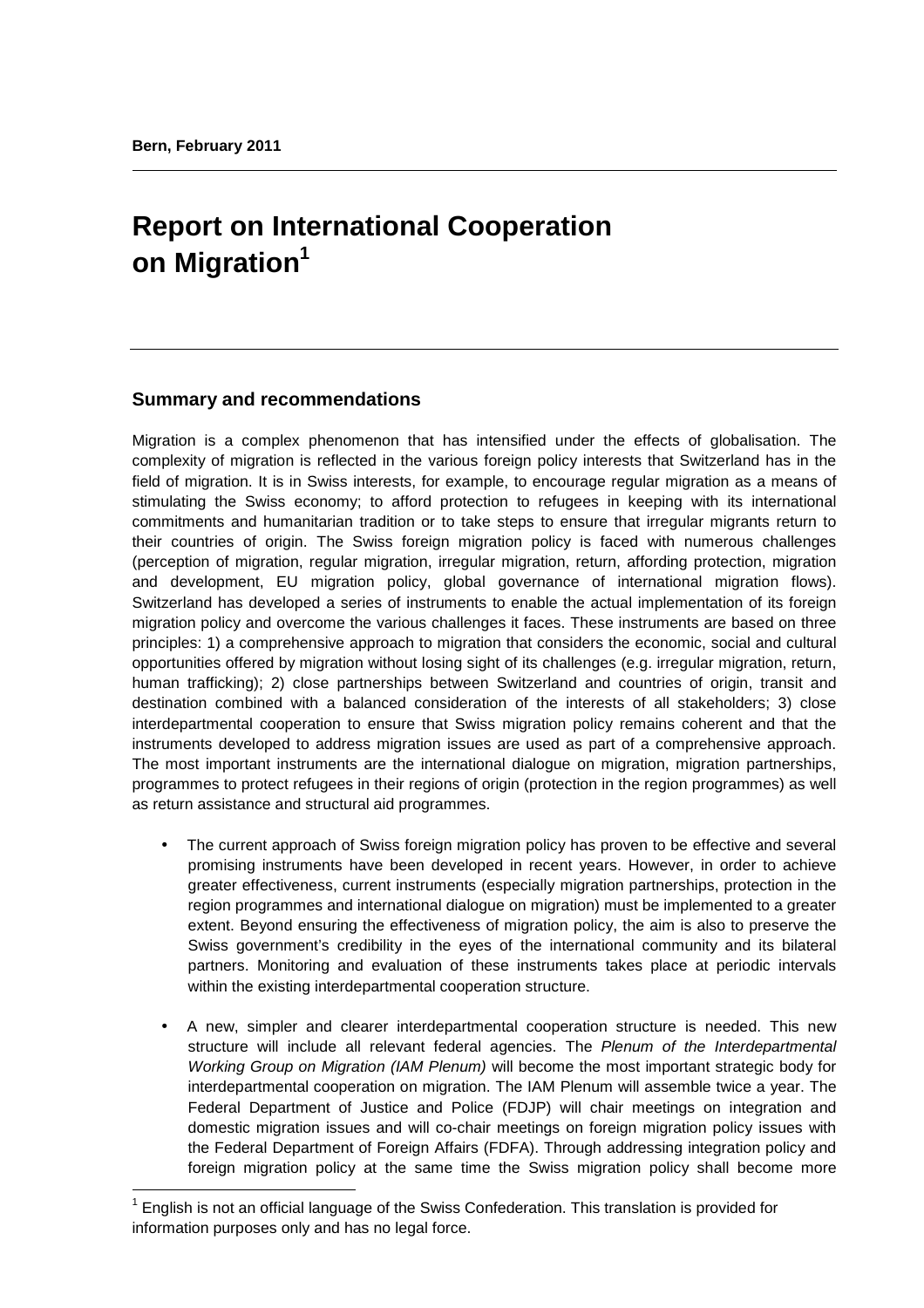coherent. No changes will be made to the coordination structure responsible for integration policy, which is currently comprised of three working groups reporting to the IAM Plenum.

- Interdepartmental Steering Committee on Return Assistance (ILR) and The Committee of the Interdepartmental Working Group on Migration (IAM Committee) will be merged into a single operational body: the Committee of the Interdepartmental Working Group on International Cooperation on Migration (IMZ Committee). The IMZ Committee will coordinate the operational implementation of all Swiss foreign migration policy instruments (e.g. migration partnerships, return assistance programmes, protection in the region programmes). The IMZ Committee will also serve as a think tank for the IAM Plenum and will manage the activities of the various thematic or geographical working groups. The IMZ Committee will also coordinate the use of funding by the various federal agencies within the framework of priority programmes. The IMZ Committee will be jointly chaired by representatives of the Federal Office for Migration (FOM), the FDFA's Political Affairs Division IV: Human Security (PD IV) and the Swiss Agency for Development and Cooperation (SDC) and will meet at least six times per year.
- In order to ensure the adequate implementation of Swiss foreign migration policy instruments more financial resources are necessary. The funding from the line of credit for return assistance – which the Federal Council allocated to the ILR back in 1999 – has now been entirely used up, which makes the current situation all the more urgent. The main federal agencies involved in migration (FOM, SDC, PD IV) have pledged – within the scope of their respective mandates – the allocation of greater resources for the implementation of the Swiss foreign migration policy. This commitment has been expressed, for example, in Federal Council Dispatches on the activities of the SDC and PD IV. The FOM is the main federal agency responsible for Swiss migration policy matters. Therefore, and after consulting and obtaining support from the FDFA, the FOM intends to take the necessary steps to obtain its own line of credit for activities and projects relating specifically to Art. 100 of the Foreign Nationals Act<sup>2</sup>. This will be done in order to fund its commitments in the area of international migration and thereby contribute to ensuring adequate funding of the various Swiss foreign migration policy instruments.
- Each year, the IAM Plenum drafts a progress report for the FDJP and the FDFA, to be submitted to the Federal Council. This report should enable foreign migration policy priorities to be set for the following year or for the medium-term. It may also be used as the basis for reports to the Swiss Parliament.

 2 Federal Act of 16 December 2005 on Foreign Nationals (SR **142.20**)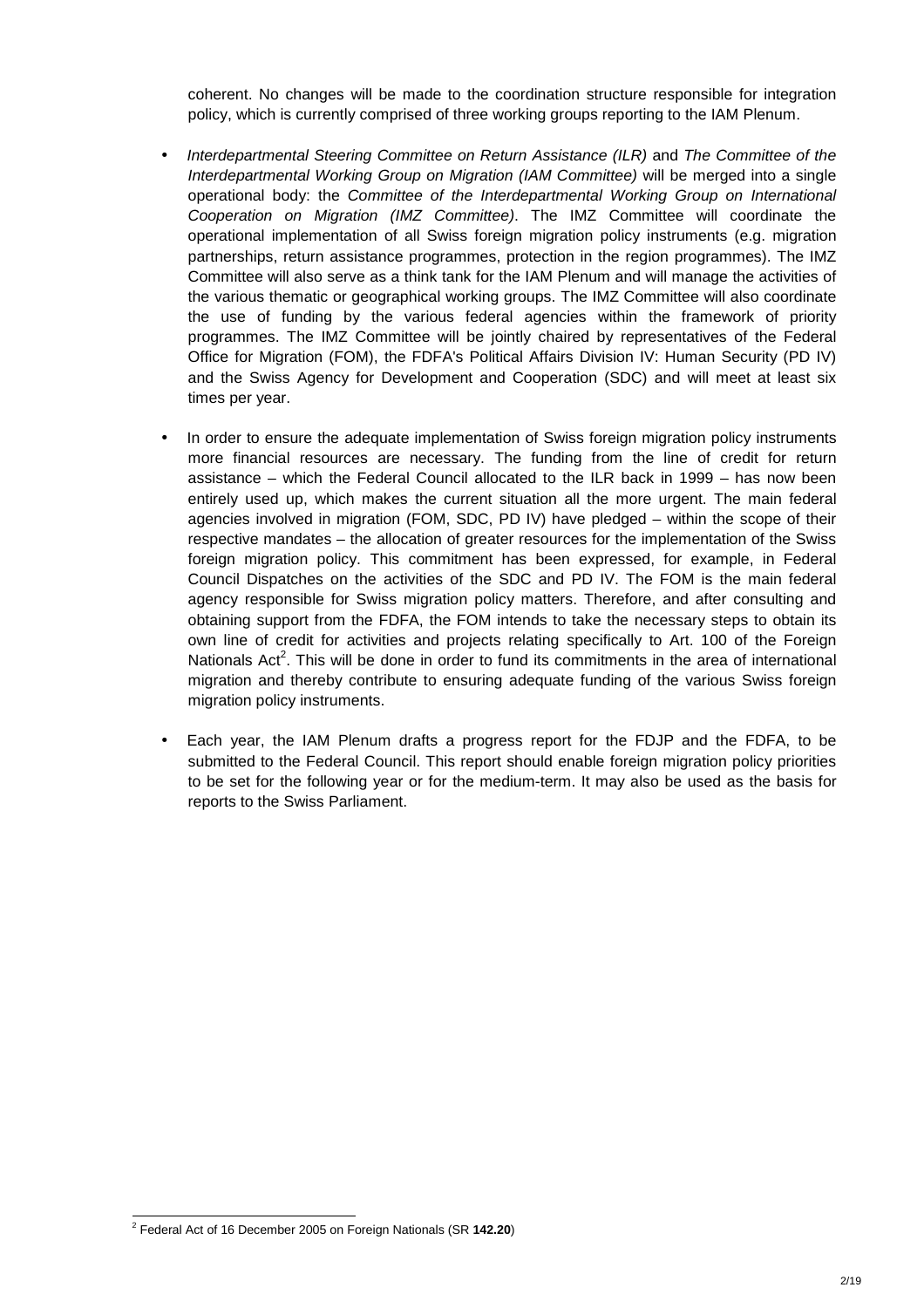# **Table of Contents**

- 1. Introduction
	- 1.1. Reasons for this report
	- 1.2. Objectives of this report
- 2. Current situation
	- 2.1. International migration today
	- 2.2. Swiss interests and foreign migration policy objectives
	- 2.3. Current Swiss foreign migration policy challenges
- 3. Main foreign migration policy instruments
	- 3.1. International and regional dialogue on migration
	- 3.2. Bilateral agreements on migration with non EU/EFTA member states
	- 3.3. Migration partnerships
	- 3.4. Protection in the region (PiR) programmes
	- 3.5. Return assistance and structural aid programmes
	- 3.6. Prevention of irregular migration (PiM)
- 4. Main stakeholders within and outside the Federal Administration
	- 4.1. Stakeholders within the Federal Administration
	- 4.2. Other important stakeholders in Switzerland
	- 4.3. Main international and regional stakeholders
- 5. Strengths and weaknesses of current foreign migration policy instruments
- 6. Structure of the interdepartmental cooperation in the area of migration
	- 6.1. Current structure: description, strengths and weaknesses
	- 6.2. Suggestions for improvement
		- 6.2.1. New interdepartmental cooperation structure
		- 6.2.2. Financial resources
- 7. Annex: Organizational chart of the new interdepartmental cooperation structure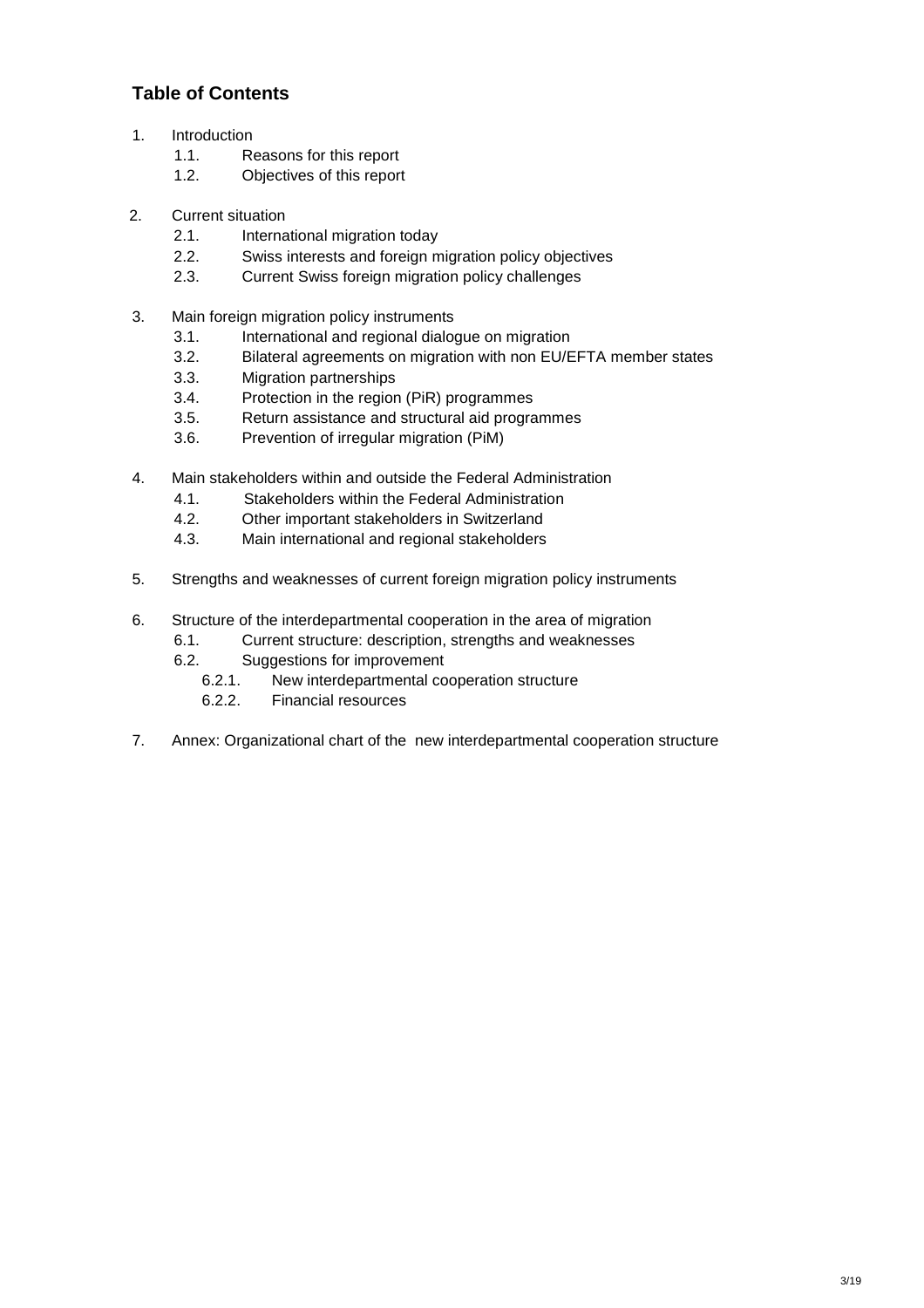# **1. Introduction**

## **1.1. Reasons for this report**

Various parliamentary initiatives launched in recent times have expressed the increased interest in Swiss foreign migration policy and a stronger commitment to migration partnerships, protection in the region programmes and return assistance (Müri Motion 09.3601, Fluri Interpellation 09.3647, Moret Interpellation 09.4265, CVP Fraction Motion 10.3071, Bischof Postulate 09.4311 $3$ ). In its statement on the Müri Motion, the Federal Council announced that the FOM would "in collaboration with the FDFA, develop a concept that takes into account the concerns expressed in the Motion." In other words, the FOM and FDFA were asked to devise a concept to increase the effectiveness of Swiss foreign migration policy.

In 2004, the Federal Council approved the report drafted by the Interdepartmental Working Group on Foreign Policy on Migration and Return (IDAG Migration). In this report, specific measures were proposed for the increased use of foreign policy instruments within a comprehensive migration strategy. To this end, a Committee of the Interdepartmental Working Group on Migration (IAM Committee) was created. Since the IDAG Migration report was released, Switzerland has developed a series of innovative instruments to implement Swiss migration policy. The migration partnerships concept is one example. It is based on Art. 100 of the Foreign Nationals Act, which came into effect in January 2008. Another example is the protection in the region concept, which is based on Art. 113 of the Asylum Act<sup>4</sup>.

Discussions held in various migration-related interdepartmental bodies in 2010 have shown that the substantial findings presented in the IDAG Migration report remain valid. There is still a need for an effective migration policy that enables the negative consequences of migration to be reduced while seizing opportunities at the same time. There is also a need for a continued close cooperation between countries of origin, transit and destination. The chief aim is to find a solution that allows all federal agencies involved in migration issues to move forward with the implementation of the instruments developed. Also, discussions revealed a general consensus that the various mandates, priorities and objectives of the Federal Departments need to be devised in a more coherent manner. Finally, attention was drawn to the fact that the current interdepartmental cooperation structure needs to be improved in order to further this aim. Experiences over the past few years have shown that Swiss foreign migration policy objectives can only be achieved if the various federal agencies involved in migration policy show a stronger commitment and through closer cooperation.

In this respect, a decision was reached on 1 July 2010 at the Plenum of the Interdepartmental Working Group on Migration (IAM Plenum) to establish a working group under the co-chairmanship of the FOM and PD IV. This working group was asked to draft the present "Report on International Cooperation on Migration", which is to be submitted to the Federal Council.

## **1.2. Objectives of this report**

The present report intends to show how the effectiveness of Swiss foreign migration policy may be improved. We shall first present the results of our analysis and then make various suggestions on how this objective may be reached. Specifically, this report includes:

- Analysis of current Swiss foreign policy challenges in the area of migration and the corresponding objectives;
- Analysis of whether current interdepartmental cooperation instruments and structures enable these challenges to be overcome;
- Proposals on how to strengthen Swiss foreign migration policy by making adjustments to the existing interdepartmental cooperation instruments and structures.

 3 Motion 09.3601 of the Swiss Parliament defeated as recommended by the Federal Council; Motion 10.3071 has not yet been discussed in the two chambers; Postulate 09.4311 approved by Swiss Parliament.<br><sup>4</sup> Eoderal Act of 26, lune 1008 ap Apylum (SB **142.31**)

Federal Act of 26 June 1998 on Asylum (SR **142.31**)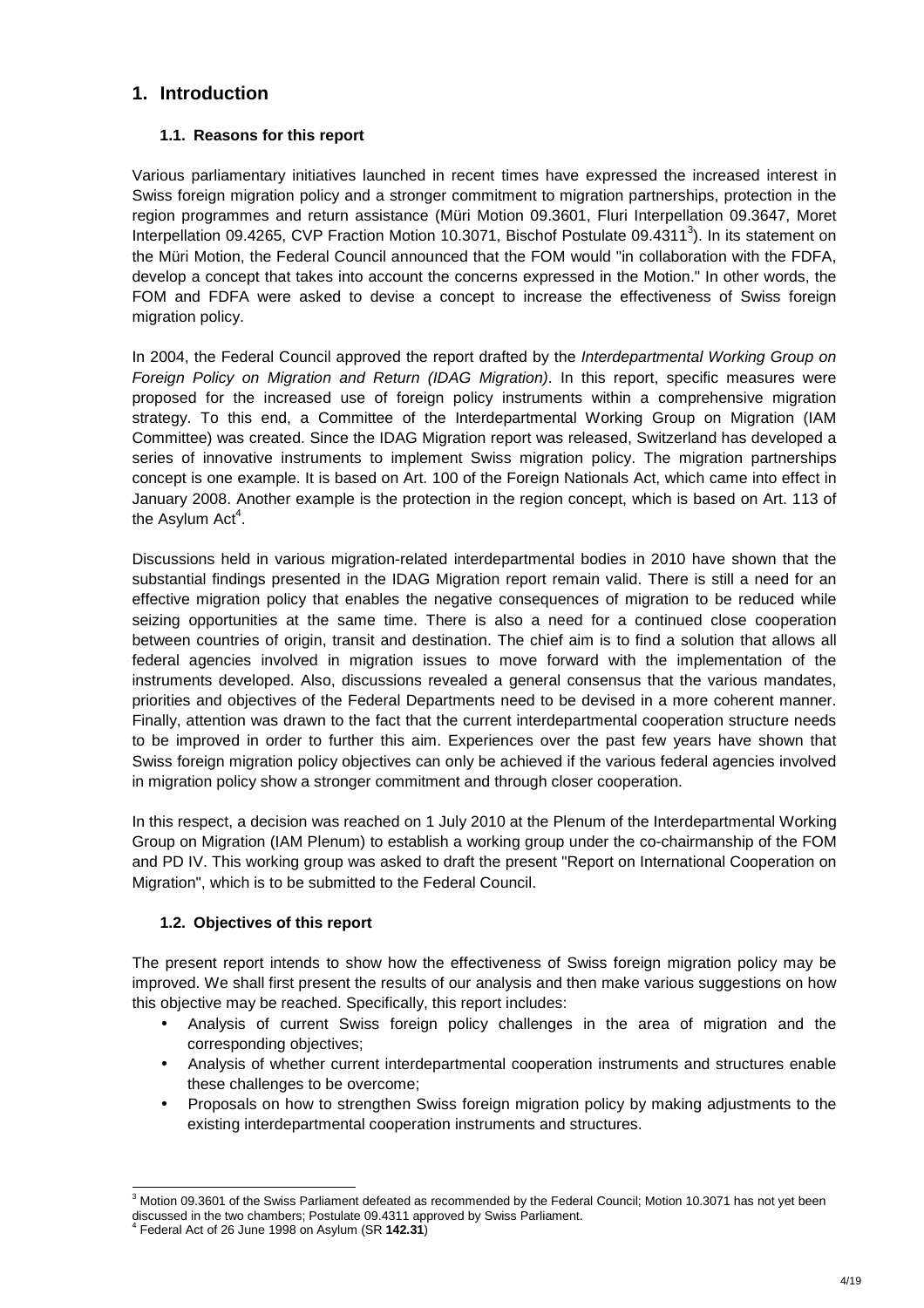This report examines aspects of Swiss foreign migration policy as well as internal coordination mechanisms. Specific aspects of Swiss domestic migration policy (e.g. integration, asylum procedures or labour market access requirements) will not be directly covered by this report. Nevertheless, these aspects need to be taken into account if overall coherence of Swiss migration policy is to be achieved. The present report only touches upon immigration from EU/EFTA member states, which is governed by the 2002 Swiss-EU/EFTA Bilateral Agreement on the Free Movement of Persons. The report therefore limits itself to Swiss foreign migration policy as it relates to third states. The terms "third state" and "EU/EFTA member state" exist for the purpose of drawing a distinction when admitting qualified foreign workers to Switzerland. EU/EFTA nationals are given priority over third state nationals (i.e. non-EU/EFTA nationals) on the Swiss labour market.

# **2. Current situation**

#### **2.1. International migration today**

Nowadays, migration is one of the key policy issues. It is a complex phenomenon that has further intensified under the effects of globalisation. Due to new technologies, capital, goods, services, information and ideas are transferred expeditiously between countries or continents. Countries, societies and cultures from various regions around the globe are increasingly interdependent. The United Nations (UN) estimates that in 2010, the number of migrants reached 214 million (i.e. over 3% of the world population). Migrants leave their home countries for various reasons. Some leave of their own volition to escape poverty or to seek a better future for themselves. Others are forced to leave due to external circumstances. The number of migrants fleeing persecution, armed conflict or environmental disasters has been increasing steadily. While refugees and internally displaced persons account for only a small proportion of migrants (the UN High Commissioner for Refugees [UNHCR] estimates some 42 million in 2008), they are among the most vulnerable groups overall and are in need of comprehensive protection. Most migrants reside in close proximity to their country of origin. Few have the intention or even the possibility to travel to another continent. Migration flows from developing countries to industrialised countries account for only one-third of total international migration, meanwhile regional agreements enable the free movement of persons regionally (e.g. European Union [EU], Economic Community of West African States [ECOWAS]). This leads to tensions between the realities of international migration and the actual possibilities of migrants to legally migrate to other countries and contribute to the development of countries of origin, transit or destination.

One of the main challenges is creating the necessary conditions that ensure safe and legal migration, preserving the rights and interests of all stakeholders and also empower migrants to become drivers of development. Therefore improved management of migration at both the international and national level is discussed. Effective and innovative migration policy seeks to minimise the negative and maximise the positive aspects of migration. It includes bilateral and multilateral initiatives to address the various facets of this phenomenon. Such a migration policy upholds Switzerland's international commitments and humanitarian tradition. At the same time, it considers the legitimate interests of security and social cohesion. It combines regular migration in the interest of the host country with elements to combat irregular migration as well as measures which preclude the long-term causes of forced migration (development cooperation and human security initiatives). In order for migration management to be successful, it has to be coordinated with all national stakeholders and governments concerned (countries of origin, transit and destination).

Swiss migration management efforts are mainly focussed on migration from third states, i.e. countries outside the EU/EFTA area. Since the 2002 Swiss-EU/EFTA Bilateral Agreement on the Free Movement of Persons, all EU/EFTA nationals are free to live and work in Switzerland. Today, net immigration from EU/EFTA member states is higher than from third states. In 2004, accompanying measures were taken in order to avoid the negative effects the free movement of persons might have on wages and working conditions. According to the transitory provisions of the Swiss-EU/EFTA Bilateral Agreement on the Free Movement of Persons, Switzerland may maintain restrictions on labour market access to nationals from EU-8 member states (Estonia, Latvia, Lithuania, Poland,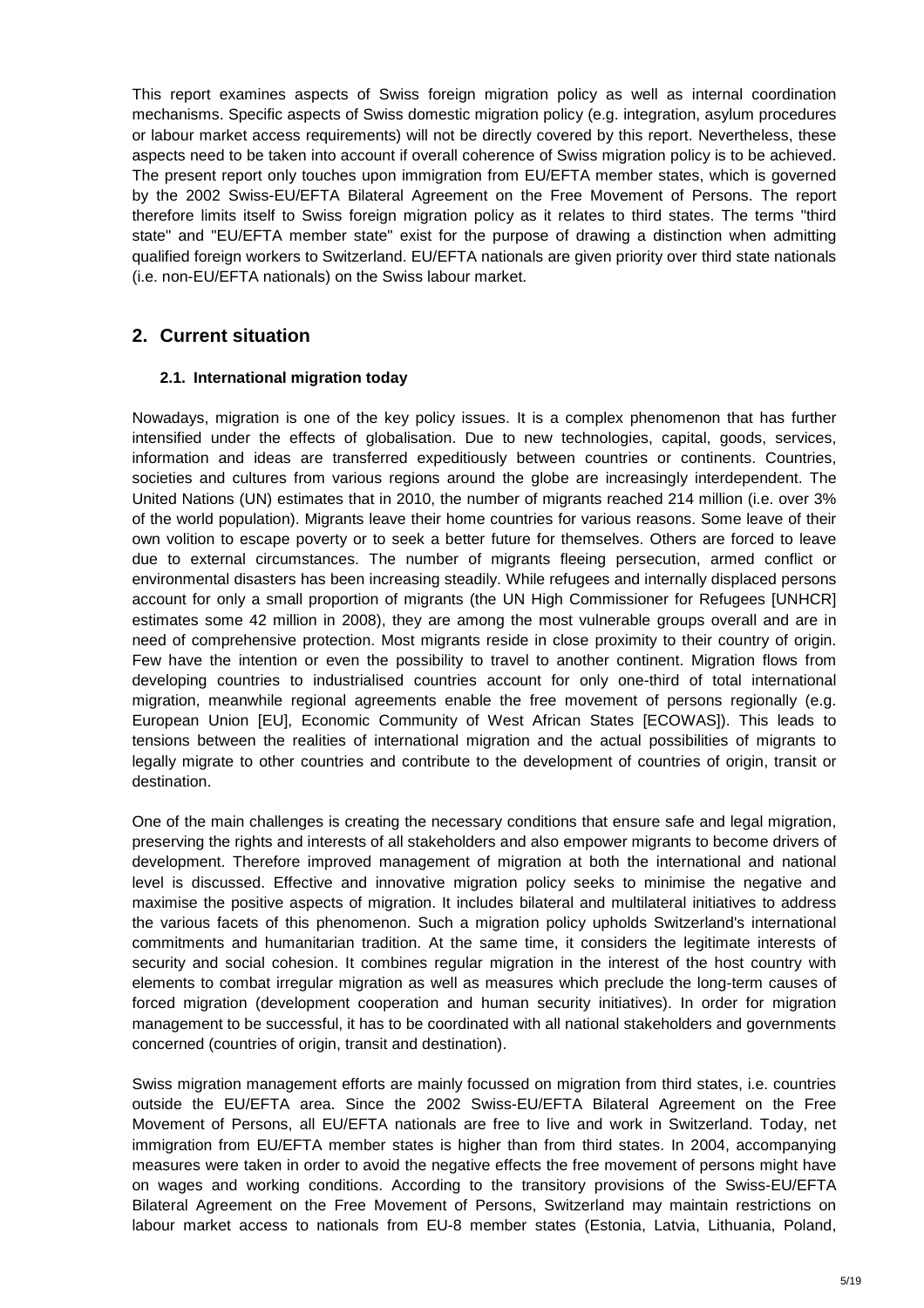Slovakia, Slovenia, Czech Republic and Hungary) until 2011 and from EU-2 member states (Bulgaria and Romania) until 2016. With the conclusion of the bilateral agreement, Switzerland resolved to no longer apply quotas to limit migration from EU/EFTA member states but rather to tap into the economic growth potential that the free movement of persons offers. Furthermore, certain instruments increase the domestic security of Switzerland (e.g. through the Schengen/Dublin Association Agreements).

## **2.2. Swiss interests and foreign migration policy objectives**

The complexity of migration is reflected in Switzerland's diverging migration policy interests. This complexity requires close coordination and cooperation between the federal agencies involved to ensure coherence and a balancing of interests between the various mandates, priorities and objectives. According to the IDAG Migration report (approved by the Federal Council in 2004) and the Foreign Policy Report 2010, Swiss foreign migration policy interests include the following:

- Encourage regular migration to serve the economic, social and cultural interests of Switzerland and partner countries;
- Protect refugees and vulnerable persons, taking into consideration the specific needs and vulnerabilities of women and children;
- Combat irregular migration and human trafficking;
- Encourage migrants to return to their countries of origin and foster programmes that provide them with return and reintegration assistance;
- Recognize the advantages of migration to further the development policy objectives of Switzerland and partner countries and empower migrants to become drivers of development in Switzerland and countries of origin;
- Contribute to the global governance of international migration.

These interests are part of the three pillars upon which Swiss migration policy rests: prosperity, solidarity and security. Swiss migration policy aims at guaranteeing the necessary immigration to guarantee the economic, social and cultural prosperity of Switzerland. Migration policy should also contribute to prosperity in countries of origin, transit or destination by establishing greater synergies between migration and development. Furthermore, migration policy should reflect Switzerland's humanitarian tradition by affording protection to people fleeing persecution. At the same time, it should ensure the safety of Swiss nationals and migrants by facilitating the integration of regular migrants, fighting irregular migration and human trafficking and ensuring the dignified and safe return of irregular migrants.

By maintaining a consistent foreign migration policy commitment, Switzerland will be able to ease pressures on its borders and territory and optimise the potential economic and social benefits of migration. This can be achieved without undermining the interests of other stakeholders. Every improvement to the global governance of migration represents an added value for Switzerland.

## **2.3. Current Swiss foreign migration policy challenges**

The greatest challenges for Swiss foreign migration policy include the following:

• Perception of migration. Migration has been perceived by the media and by the general public mainly as a problem. In so doing, the fact that migration contributes to economic and social development in countries of origin, transit and destination is neglected. In an aging, servicebased society, migration is indispensable for labour market sectors with labour shortages (e.g. health care) in order to guarantee a sound economy. Even if other measures are taken with regard to domestic workers (e.g. increasing employment rates among women), migrants are still needed in order to adequately address labour shortages. Under specific preconditions, countries of origin can derive benefits from the transfer of knowledge and capital inflows (remittances) from their citizens who live and work abroad, even though the brain drain phenomenon remains a problem in certain sectors in developing countries. In addition, migrants who are given access to the labour market often enjoy greater purchasing power. The issue of migration needs to be perceived in a more differentiated manner by the general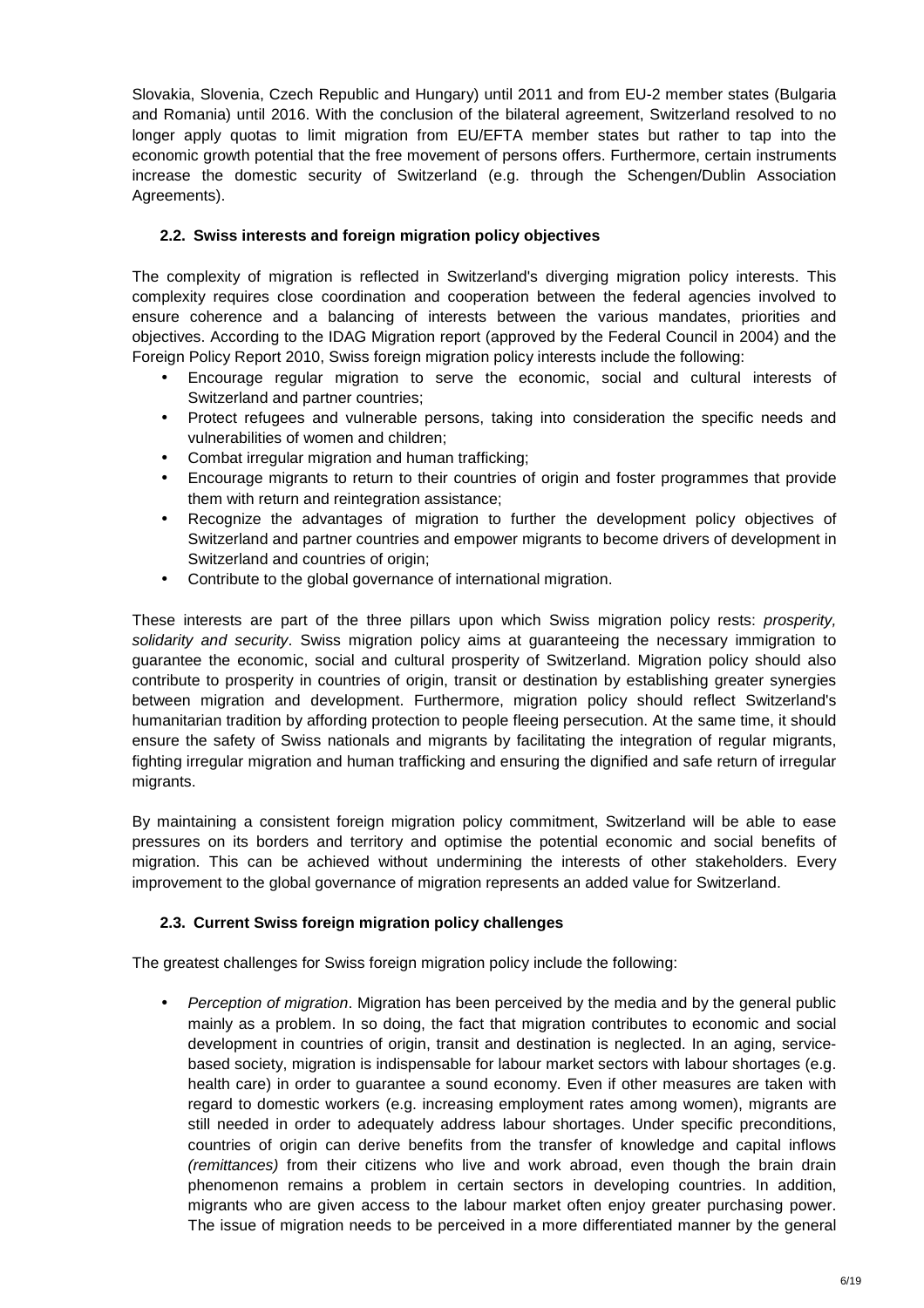public and the media, thereby enabling migration policy to be developed and implemented in a manner which minimizes the negative aspects of migration and realizing the potential of migration (e.g. for economic growth).

- Regular migration. The Swiss-EU/EFTA Bilateral Agreement on the Free Movement of Persons allows Switzerland to resolve labour shortages. In an aging Swiss society, it is likely that the supply of workers from EU/EFTA countries will no longer adequately cover shortages on the Swiss labour market in the long term. EU/EFTA countries themselves are also faced with the problem of demographic aging, which will reduce their emigration potential. A future challenge for Switzerland will be to recruit the qualified workers it needs for economic growth in the face of increasing international competition.
- Irregular migration. Many people have only limited possibilities of freely migrating to other countries to seek employment. Current migration flows from poorer to wealthier regions of the globe are therefore mostly irregular in nature. Irregular migration undermines state sovereign and legitimate right to decide which individuals are entitled to enter and remain on national territory. Inadequate control of migration has direct or indirect consequences in many policy areas (e.g. security, health, education, labour market). The resulting security risks undermine the rule of law and the credibility of migration management policies. Moreover, irregular migrants often find themselves in a vulnerable position, which exposes them to the risk of exploitation (human trafficking) or involvement in criminal activities. Since their irregular status generally deprives them of social rights and protection mechanisms, such migrants often fall victim of human smugglers or traffickers. To this effect, efficient strategies have to be developed to counter irregular migration. Irregular migration can be reduced by offering better alternatives in countries of origin or by adopting innovative labour migration policies in destination countries. However, local development in the countries of origin will not suffice to prevent migration. The phenomenon of irregular migration is rather to be viewed in conjunction with the restricted possibility of regular migration.
- Return. For many years, in negotiations for the return and readmission of irregular migrants Switzerland has been faced with demands from countries of origin to make concessions, particularly with regard to labour market access and cooperation in other areas. An unyielding position in response to such demands has proven ineffective. In order to face this challenge, it is necessary to utilize the new instruments to reconcile the interests of Switzerland and countries of origin. The bilateral agreements signed with these countries must address the desired return and reintegration outcome both in form and content. In addition to negotiations with countries of origin, a major challenge has been ensuring the safe, dignified and sustainable return of migrants. The return to one's country of origin preferably takes place on a voluntary basis. However it can also take place by force under the terms of a readmission agreement or other form of practical cooperation between the countries involved. After having fled from war, persecution, natural disasters or poverty, returning migrants are often faced with a torn social fabric and ruined infrastructures, generally occupational and social reintegration assistance is therefore needed.
- Affording protection. The number of people who leave their home country to escape armed conflict or serious human rights violations is steadily increasing. According to UNHCR estimates, at the end of 2008 there were 42 million displaced persons, 15 million of whom were refugees. Women and children are often the most vulnerable victims. The vast majority of refugees seek asylum in countries located in their region of origin. In many cases, however, these countries lack sufficient capacities to afford effective protection. The proportion of migrants who find themselves in a vulnerable position along the way – either because they depend on human smugglers or traffickers or because they have become stranded in a transit country – is also steadily increasing. Regardless of whether these migrants are granted refugee status or not, one of the most important challenges for the international community remains the protection of these vulnerable people. For Switzerland, the aim is to provide refugees with long-term protection, in keeping with our country's humanitarian tradition. A challenge for Switzerland is intensifying the use of resettlement policies to protect refugees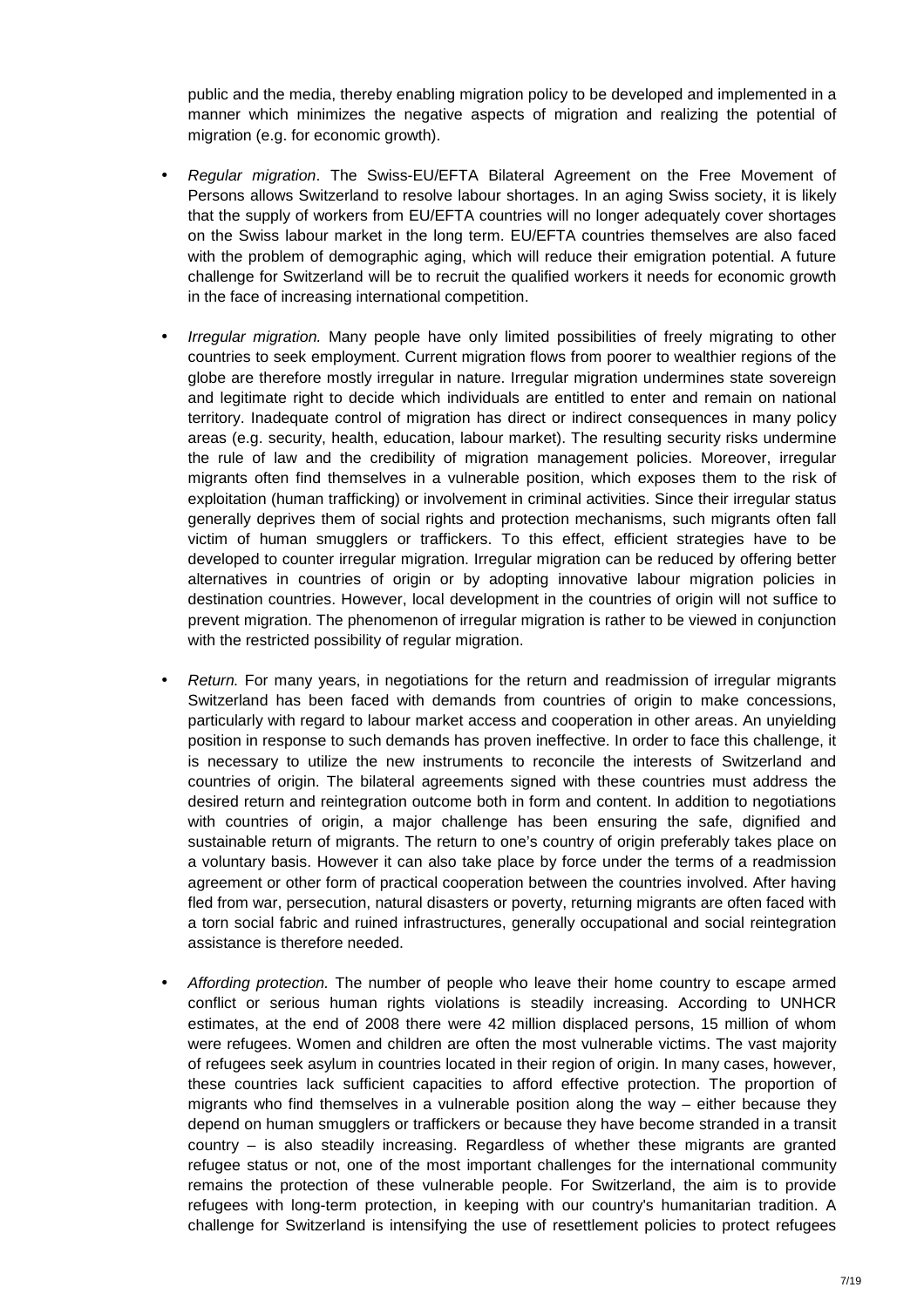who receive no such protection in their regions of origin. A further challenge is finding solutions for people who require assistance in the wake of environmental disasters, for instance, but who currently do not fall into the refugee category. Also, affording effective protection to vulnerable migrants, internally displaced persons or refugees in their region of origin or along migration routes poses a challenge for Switzerland.

- Migration and development. The potential role that migrants have in furthering development, economic growth and poverty reduction objectives, not only in their country of origin but also in countries of transit and destination is now recognised. The development potential that migration offers can nevertheless be used to a greater extent. Migration issues, for instance, need to be more systematically included in sectoral policies or, more generally, in regional, national or local development strategies. Even more generally, benefits may be derived from including international migration in international economic strategies and corresponding governance mechanisms. Many countries of origin and transit lack the capacities and knowhow to take advantage of possible synergies between migration and development. Policymakers dealing with issues such as migration, the labour market, education and health, need to have access to more up-to-date, precise and detailed information regarding migration flows. Such countries require assistance in their efforts to devise a coherent and comprehensive migration policy. While governments remain the main stakeholders when it comes to managing international migration flows, other stakeholders from the private sector, non-governmental organisations (NGOs), civil society organisations (CSOs) and migrant associations can also contribute their expertise to the formulation and implementation of migration policy. Swiss migration policy can be made more coherent by increasingly taking into account the impacts of fundamental decisions on trade policy, labour market policy and education policy on the development prospects of countries of origin, transit as well as Switzerland.
- EU migration policy. For years, the EU has been working to develop a consolidated European migration policy. These efforts have been recently reinforced by the Stockholm Programme, which guides the EU agenda in the areas of justice, freedom and security for 2010–2015. In this programme, migration policy plays a key role. Between now and 2012, a common asylum system will be created. With the Swiss-EU/EFTA Bilateral Agreement on the Free Movement of Persons and the bilateral Schengen/Dublin Association Agreements, Switzerland is already actively involved in two key aspects of EU migration policy. The EU's developments in the area of migration beyond the Schengen/Dublin Association Agreements are increasingly having an impact on Swiss migration policy practices. Therefore Switzerland has been faced with the challenge to identify relevant areas of cooperation with the EU beyond the bilateral agreements signed in relation to Schengen, Dublin and the free movement of persons (e.g. mobility partnerships, EU recruitment and asylum policies). All possible forms of cooperation need to be assessed in terms of the benefits for Switzerland. Generally speaking, it is nevertheless in Swiss interests to avoid unjustified contradictions and distortions between Swiss legislation and EU standards, particularly with regard to international issues such as migration and asylum.
- Global governance of international migration flows. Migration policy has traditionally been considered to be a national issue falling under the jurisdiction of the sovereign state. At the international level, there is increasing awareness that migration flows are a transnational phenomenon, which require regional and international cooperation in order to find adequate solutions that reconcile the interests of all stakeholders. However, there is currently no consensus on the introduction of a formal system of global governance of international migration flows. Such a system would require new legal instruments or a new international organisation. The issue of global governance of international migration has nevertheless been raised in numerous international and regional forums (e.g. UN High-level Dialogue on Migration and Development, Global Forum on Migration and Development [GFMD], Intergovernmental Consultations on Migration, Asylum and Refugees [IGC]); Switzerland has long played a key role in these forums. Moreover, many international organisations deal with migration directly (e.g. the Office of the United Nations High Commissioner for Refugees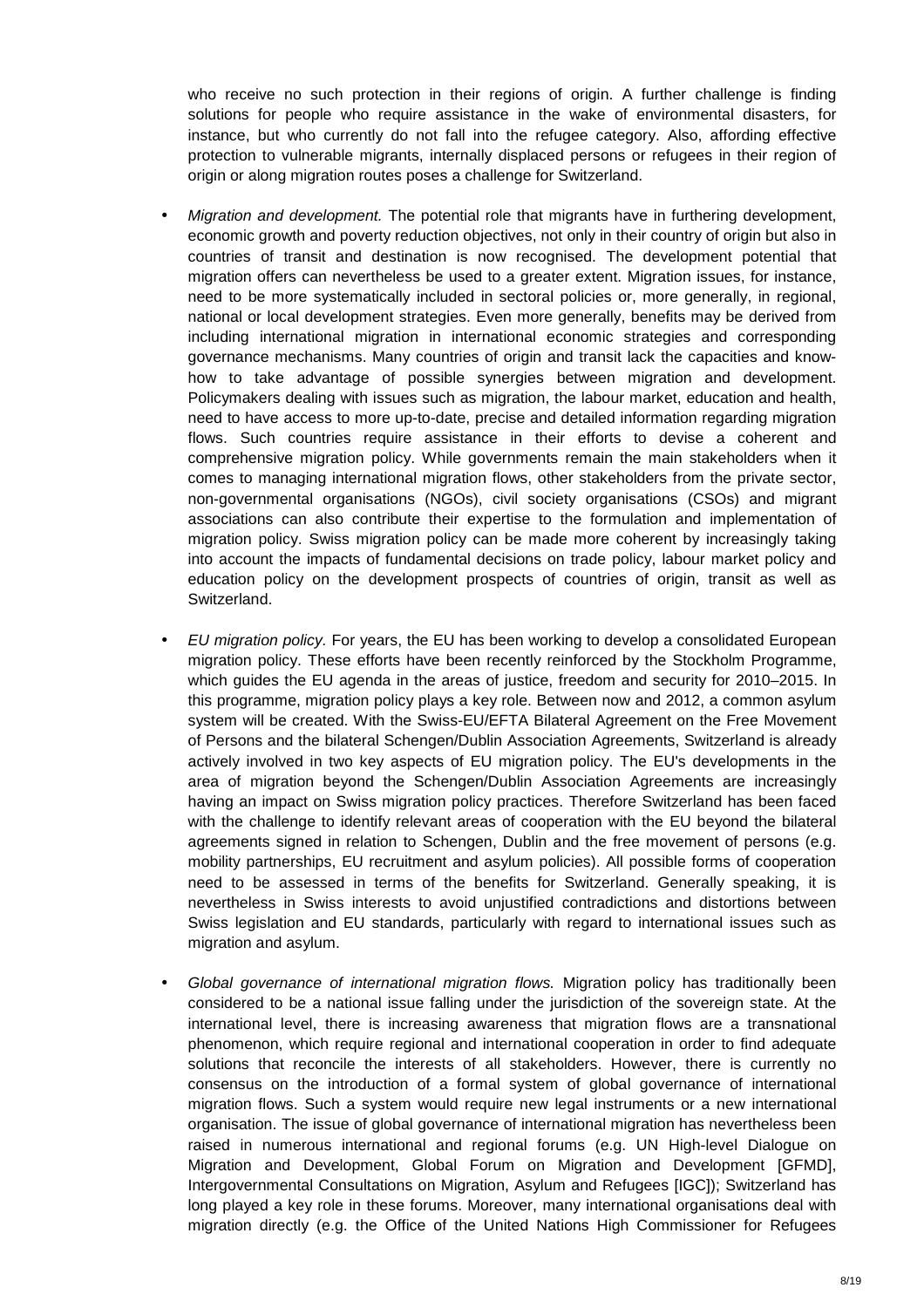[UNHCR], the International Labour Organization [ILO], the International Organization for Migration [IOM], the Organisation for Economic Co-operation and Development [OECD], the United Nations Office on Drugs and Crime [UNODC], United Nations Relief and Works Agency for Palestine Refugees in the Near East [UNRWA]) or indirectly (the United Nations Development Programme [UNDP], the World Bank, the United Nations Children's Fund [UNICEF]). Switzerland also maintains regular institutional dialogue with the governing bodies of these organisations. The challenge is how to gradually develop a consolidated and coherent understanding within the Federal Administration of the role that Switzerland can play in the global governance of international migration flows and the role that the various international organisations should play in this area. The objective is to create an international framework that would permit the governance of international migration flows and ensure that migration is safe, legal and respectful of the rights and interests of all stakeholders.

# **3. Main foreign migration policy instruments**

In order to substantiate migration policy and achieve the corresponding objectives, Switzerland has developed various policy instruments. These instruments can be used to at least partially address current challenges in the area of international migration and are based on the following principles:

- Comprehensive approach to migration. Effective foreign migration policy considers both the opportunities and challenges of migration in economic, social and cultural areas. A comprehensive understanding of migration is also needed to reconcile the interests of all stakeholders. At the same time, it enables Swiss migration policy interests to be advanced through partnerships and cooperation without disregarding the needs of partner countries and migrants.
- Partnership approach. Close cooperation between countries of origin, transit and destination as well as with other stakeholders (international organisations, NGOs, diaspora, private sector) is absolutely essential for an effective foreign migration policy. In order to ensure successful cooperation, the interests of all stakeholders must be adequately taken into account. Switzerland is committed to finding cooperative solutions at the bilateral, regional and multilateral levels.
- Whole-of-government approach. Close interdepartmental cooperation is absolutely essential for efficient and consistent implementation of the various foreign migration policy instruments. It also ensures that the sectoral policies of the various federal agencies involved remain coherent. Within the scope of their respective mandates, numerous federal agencies bring specific added value to Swiss migration policy. Each agency contributes in its own way to foreign migration policy instruments. Opposing interests can be settled in a constructive manner due to coordination between the various federal agencies; this ensures that Swiss migration policy remains coherent. To this effect, a successful foreign migration policy optimises mutually complementary instruments that are already available. In collaborations with a partner country, Switzerland generally strives to combine several instruments in a flexible manner. The ongoing commitment of the federal agencies to their respective mandates is reflected in the instruments described below. The SDC's Humanitarian Aid and SHA Domain, for instance, seeks to assist and support refugees and internally displaced persons directly in their country or region of origin. Furthermore Switzerland is committed to the prevention of human trafficking and victim assistance. Both development cooperation and a commitment to human security have long-term effects on the sources of migration.

#### **3.1. International and regional dialogue on migration**

International migration dialogue enables Switzerland to work multilaterally towards migration management which reconciles the interests of all stakeholders. Over the past ten years Switzerland has taken part in numerous initiatives. Both the Berne Initiative and the report "Migration in an interconnected world: New directions for action", which was published by the Global Commission on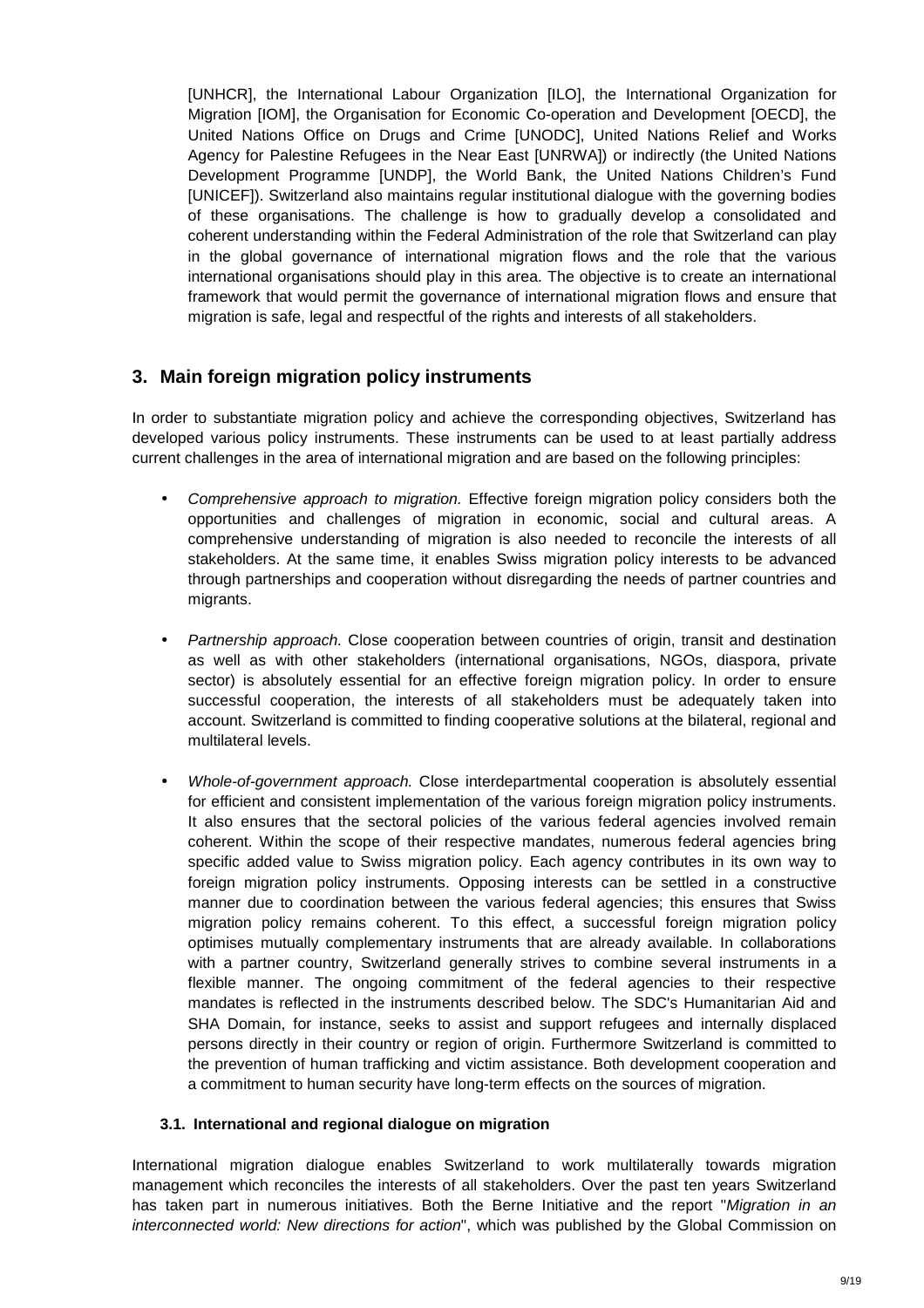International Migration (GCIM) in October 2005, have contributed on a global level to a common understanding of migration as a phenomenon with both opportunities and risks and challenges. Migration issues were also raised at ministerial level for the first time at the UN General Assembly's High-level Dialogue on Migration and Development in 2006. Switzerland supports continued discussions in this forum, which is recognised by all countries. Switzerland was partly responsible for the decision to hold an Informal Thematic Debate on International Migration and Development at the sixty-fifth session of the UN General Assembly in 2011 as well as for the decision to hold the second High-Level Dialogue on International Migration and Development at the UN General Assembly in 2013. In addition, Switzerland actively supports the Global Forum on Migration and Development (GFMD). The GFMD was launched by a group of countries for the purpose of providing an informal platform for global discussion. Switzerland is convinced of the potential of this platform. Currently 140 to 160 countries take part in the GFMD. The platform has enabled specific experiences to be exchanged and migration and development partnerships to be established. In 2011, the GFMD is chaired by Switzerland.

Furthermore, Switzerland is also involved in several processes of regional dialogues on migration (Rabat Process, Budapest Process, Intergovernmental Consultations on Migration, Asylum and Refugees [IGC]). These processes build bridges between countries of origin, transit and destination. They encourage a shared understanding of the migration phenomenon and enable joint mechanisms to be devised to reduce the negative aspects of migration and take advantage of the opportunities it offers.

Finally, Switzerland is a member of international organisations that are involved in migration issues either directly (e.g. UNHCR, ILO, IOM, UNODC, UNRWA) or indirectly (e.g. UNDP, World Bank, UNICEF). Switzerland takes part in various institutional mechanisms (e.g. strategic committees or certain technical working groups) that enable policy dialogue with these organisations. Within this framework, Switzerland seeks to uphold signed international agreements that determine its rights and obligations in the area of migration.

## **3.2. Bilateral agreements on migration with non EU/EFTA member states**

Bilateral agreements on migration form the legal framework for bilateral cooperation in specific areas such as return, visas or trainee exchange programmes. Readmission agreements are intended to enable the quick and risk-free readmission of irregular migrants. These agreements specify the terms of implementation, the readmission procedure and applicable timeframes applying to both Switzerland and the country of origin. To date, Switzerland has signed 44 readmission agreements with other countries. In many cases, however, negotiations prove to be difficult due to the diverging interests of partner countries which cannot always be addressed in a bilateral agreement focused solely on one aspect of migration. Therefore, more comprehensive instruments are needed which enable additional aspects to be included such as dialogue on various aspects of migration or migration arrangements which go beyond readmission (e.g. cooperation on visas, border control or return assistance). These comprehensive solutions greatly facilitate negotiations on readmission agreements. The most suitable instrument enabling a comprehensive approach to migration is the migration partnership.

## **3.3. Migration partnerships**

The innovative migration partnership concept was enshrined in law with the entry into force of the new Foreign Nationals Act in January 2008 (specifically Art. 100). The migration partnerships were created in an effort to intensify cooperation with countries of origin and transit countries through taking into account the interests of all stakeholders. Moreover, a comprehensive approach to migration issues shall be pursued. Migration partnerships establish a general framework for all aspects of cooperation on migration between Switzerland and the respective partner country (bilateral agreement, various projects etc.). Migration partnerships are formalised through the signature of a bilateral agreement or a Memorandum of Understanding. The content of migration partnerships is flexible and differs from one partnership to another. Key aspects covered in a migration partnership include cooperation in "traditional" areas such as readmission, return assistance, visa policies or combating human trafficking. Migration partnerships also cover projects in more innovative areas such as the creation of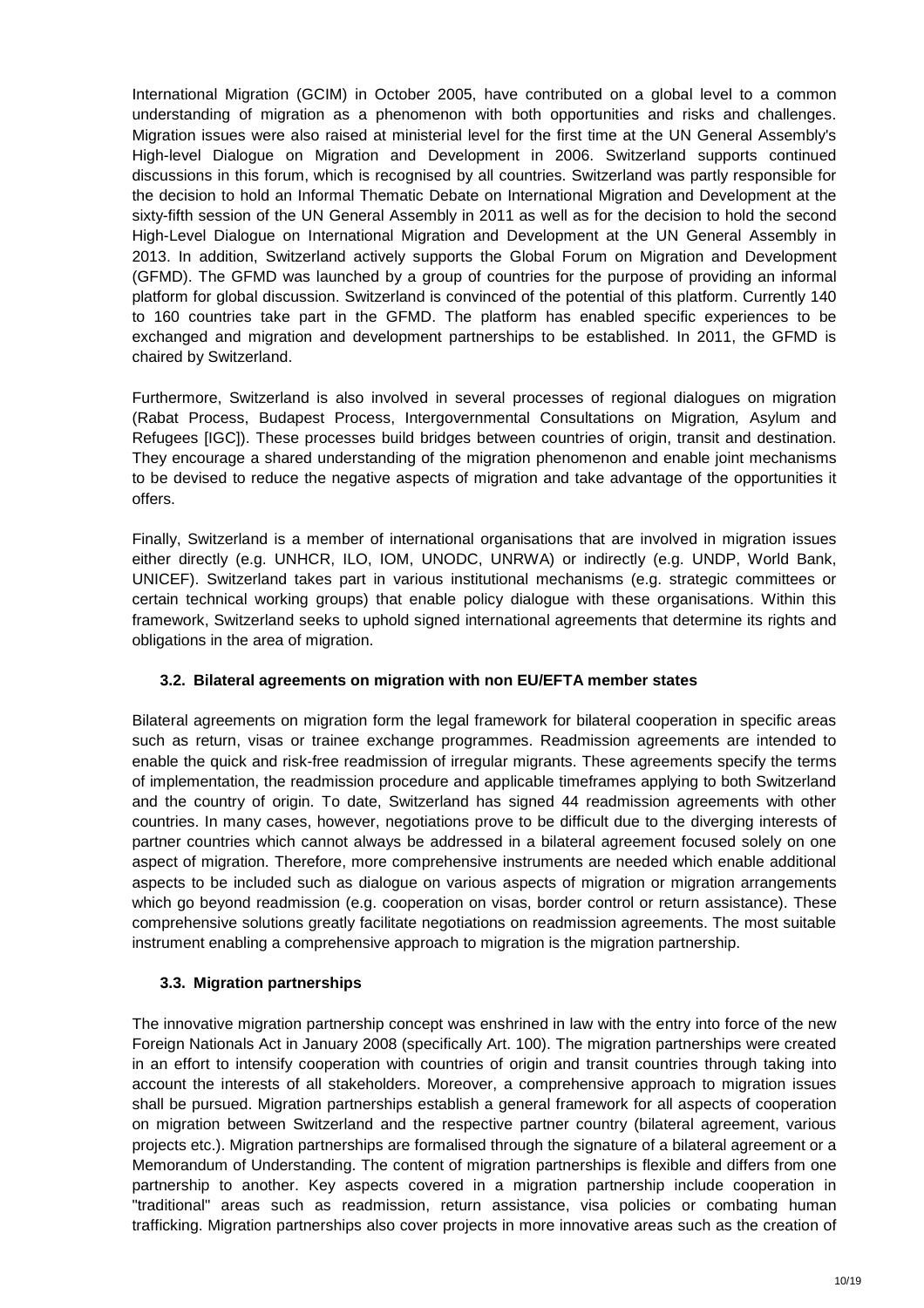synergies between migration and development or exchange programmes for further education (e.g. trainee exchange programmes). The interests expressed by the partner country may also include general migration-related aspects which do not affect Switzerland directly, such as development projects. Partner countries generally would like labour market access clauses to be included in Memoranda of Understanding. However, Switzerland's ability to effectively cater to these interests is limited under applicable legislation (Foreign Nationals Act). Switzerland offers the possibility of regular migration in certain niche areas such as exchange programmes in the field of education and training. It is also worth noting that the migration-related interests of partner countries are not limited solely to labour market access. Therefore, balanced and mutually satisfactory partnerships are still possible notwithstanding labour market restrictions.

The development of migration partnerships requires a close interdepartmental collaboration ("wholeof-government approach"). The very first migration partnerships were signed with the Western Balkan states and Nigeria. These migration partnerships have been substantiated through a regular dialogue on various aspects of migration and the implementation of projects in new areas such as human trafficking or the creation of synergies between migration and development.

In order to preserve its migration policy interests, Switzerland must first determine the priority countries for migration partnerships. Migration partnerships also require considerable financial and human resources from the Federal Administration.

In general, Switzerland pursues a comprehensive approach to migration and aims at cooperation on the various aspects of migration. This approach on migration is also extended to countries with no formal migration partnership. To further this aim, Switzerland combines various instruments such as return assistance, trainee exchange programmes and measures to protect vulnerable migrants.

## **3.4. Protection in the region (PiR) programmes**

The search for sustainable solutions for refugees and persons in need is an essential component of Switzerland's humanitarian commitment. On the basis of the Swiss concept to afford better protection to refugees in their regions of origin (protection in the region programmes), Switzerland has strengthened its commitment to help refugees in their first host country. This should also contribute to the reduction of secondary irregular migration flows. Most refugees reside in countries in close proximity to the crisis regions from which they have fled. In many cases, these countries are developing countries which themselves do not possess sufficient capacities to admit and afford adequate protection to large numbers of refugees. In order to escape persecution and seek protection, many refugees are forced to continue to migrate to other countries or regions. For this reason, Switzerland provides support for measures to protect refugees and improve their living conditions in the first host country. Switzerland also seeks for measures to improve national capacities to protect refugees and implement sustainable solutions (return, permanent or temporary local integration or resettlement). Switzerland is currently implementing two protection in the region programmes: one in Yemen for refugees from the Horn of Africa and one in Syria for refugees from Iraq.

#### **3.5. Return assistance and structural aid programmes**

Based on Art. 93 of the Asylum Act, return assistance and structural aid projects seek to facilitate the return and reintegration of irregular migrants to their countries of origin. For people with an irregular migratory status voluntary return is considerably superior option to forced return. At present, around one hundred irregular migrants monthly return to their country of origin either through individual return assistance or within the framework of one of five country programmes (Georgia, Guinea, Iraq, Nigeria, and Western Balkans). In addition, structural aid projects are currently being implemented which benefit not only returnees but also the entire local population. These programmes may, for example, lead to improvements in the areas of education and healthcare and may create new opportunities for employment. A further objective of structural aid programmes is to improve capacities and structures in countries of origin in order to achieve a successful reintegration of migrants.

#### **3.6. Prevention of irregular migration (PiM)**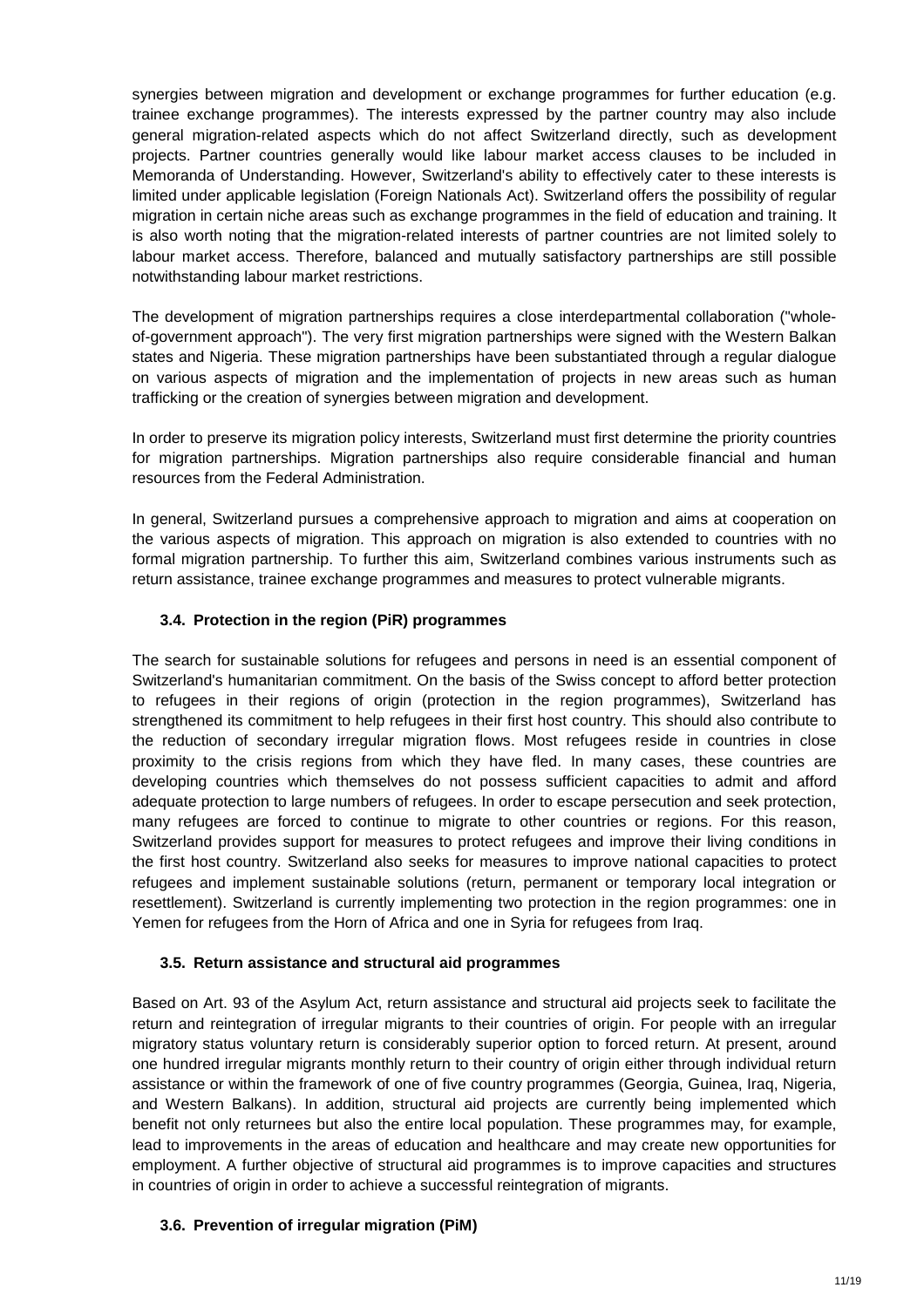Projects to prevent irregular migration are also based on Art. 93 of the Asylum Act. Their objective is mainly to reduce irregular migration flows in the short term by various means such as information campaigns. PiM projects are also aimed at irregular migrants who are stranded in a transit country (e.g. Maghreb countries) to return to their country of origin.

# **4. Main stakeholders within and outside the Federal Administration**

#### **4.1. Main stakeholders within the Federal Administration**

Several federal agencies deal with Swiss migration policy; each agency brings its own added value within the scope of its respective mandate. Migration issues potentially affect all federal agencies.

- The Federal Office for Migration (FOM) is responsible for leading Swiss migration policy. Its main areas of responsibility in foreign migration policy include bilateral, regional and multilateral dialogue on migration, voluntary and forced return, prevention of irregular migration, services rendered in relation to protection in the region programmes and migration partnerships in cooperation with the FDFA.
- The Federal Department of Foreign Affairs (FDFA) plays an important role in foreign migration policy matters, working mainly through the SDC and PD IV. PD IV seeks to facilitate cooperation and coordination between federal agencies to ensure the coherence of Swiss migration policy and implementation of foreign policy instruments. PD IV also helps to develop new instruments and is actively involved in international migration dialogue and efforts to reduce human trafficking.
- The Swiss Agency for Development and Cooperation (SDC) is responsible for providing humanitarian aid and searching for lasting solutions for refugees, internally displaced persons and vulnerable persons. Special emphasis is placed on the vulnerabilities of women and children. The SDC also attends to the implementation of Swiss-authorised and FOM-funded structural aid projects within the framework of return assistance. The SDC also maintains institutional policy dialogue with the UNHCR and other international organisations (e.g. IOM, UNRWA, International Committee of the Red Cross [ICRC]). The SDC takes part in the international dialogue on migration and development and provides funding for global projects which foster the positive capabilities of migration on development, in particular including projects involving the Diaspora, labour migration and development policy planning.
- The State Secretariat for Economic Affairs (SECO) also directly or indirectly contributes to implementation of foreign migration policy through its activities in the following areas: economic development cooperation, including debt relief measures and cooperation with various international organisations (e.g. International Labour Organization [ILO], Organisation for Economic Co-operation and Development [OECD]), as well as labour market policies. Within its competencies SECO is also responsible for further migration-related activities, particularly within the framework of agreements on trade in services (General Agreement on Trade in Services (GATS) and free trade agreements). Such agreements contain international legislative provisions regarding the cross-border supply of various categories of services rendered by foreigners (e.g. managers, specialists and contractors).
- Other federal agencies become involved in Swiss foreign migration policy in an ad hoc manner. These mainly include: the Federal Office of Police (FEDPOL), which is responsible for cooperation in police matters as well as measures to combat human trafficking and smuggling; the FDFA's Directorate of Public International Law (DPIL), mainly in regard to MoUs and agreements on migration; the FDFA/FDEA's Integration Office, which is concerned with safeguarding Swiss interests associated with the EU; the Federal Office of Public Health (FOPH), concerning migration and health services; the Federal Statistical Office (FSO) and the Swiss Federal Customs Administration (FCA).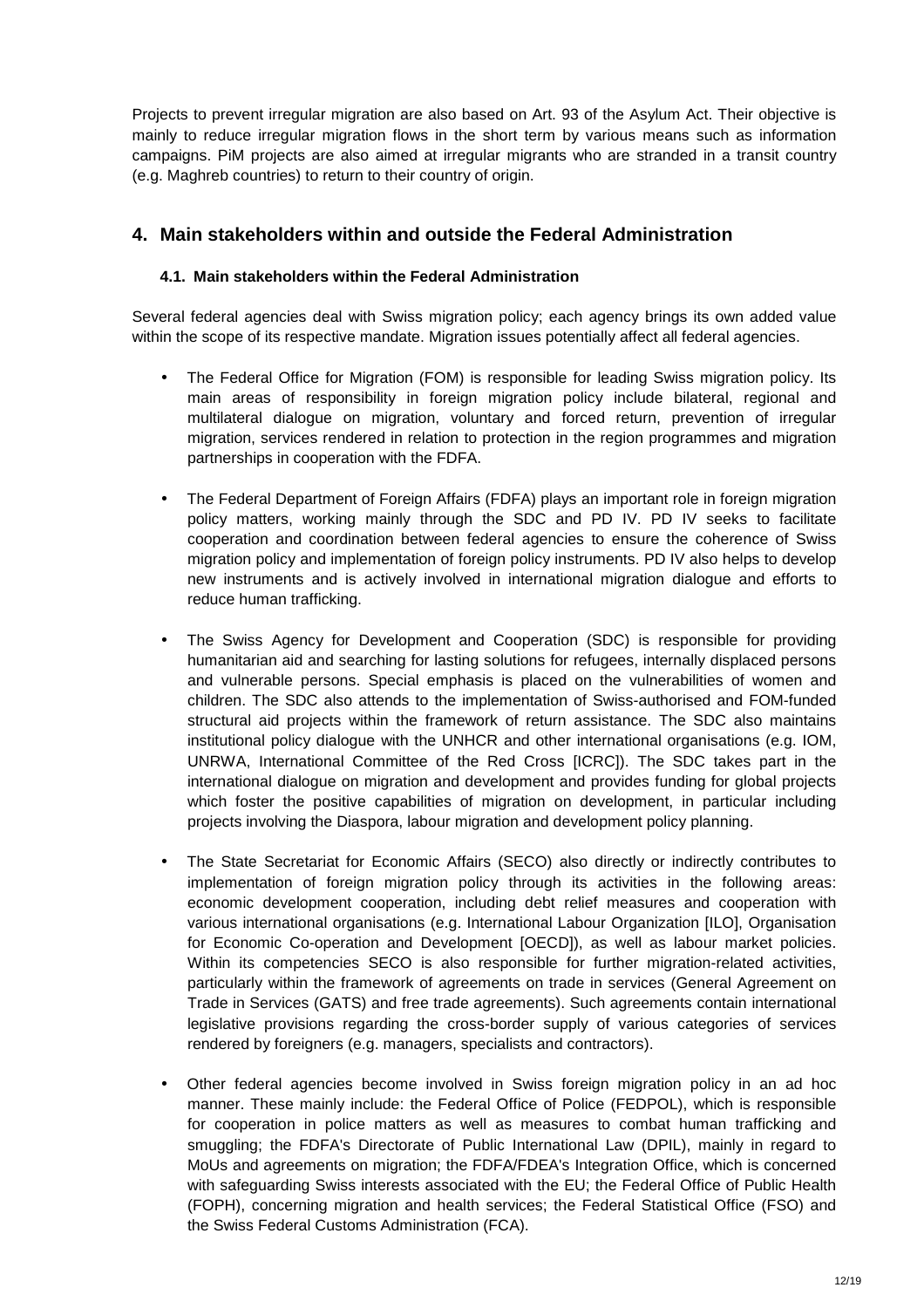• In order to strengthen interdepartmental cooperation, the Federal Council appointed a Special Ambassador for International Cooperation on Migration Issues, who represents Switzerland's whole-of-government approach. The Special Ambassador supervises implementation of migration policy instruments such as migration partnerships or protection in the region programmes, which require close interdepartmental cooperation. The Special Ambassador's mandate is to ensure that Switzerland and the various federal agencies concerned are represented accordingly in high-level discussions.

In addition to the federal agencies located in Switzerland, Swiss embassies and coordination offices abroad contribute to local implementation of the instruments described earlier. The capacities and analytical work provided by Swiss embassies and coordination offices should also be considered more carefully when considering a special project in a given country (e.g. migration partnership or a protection in the region programme). Migration attachés who currently represent Swiss interests in Kosovo, Turkey, Nigeria and Senegal, greatly facilitate implementation of foreign migration policy instruments. At present, some of the migration attachés are funded by the FDJP and some by the FDFA. Also, the mandates are not systematically coordinated by the departments. In general, greater synergies between the federal agencies in Switzerland and the Swiss embassies and coordination offices abroad could be achieved.

#### **4.2. Other important stakeholders in Switzerland**

To a large extent, implementation of both domestic migration policy (integration, labour market, asylum) and foreign migration policy (return assistance, return) fall under the jurisdiction of Swiss cantons and communes. Greater involvement of civil society in migration and development themes is currently being considered (e.g. NGOs for development assistance as well as organisations concerned with the Diaspora). Switzerland also favours partnerships with certain research institutes. At present, the private sector is barely involved, nevertheless interesting prospects exist which should be further developed, for example, further education within the framework of legal migration.

#### **4.3. Main international and regional stakeholders**

Partners primarily include countries of origin, transit countries and other countries with whom Switzerland shares certain interests and priorities. Swiss cooperation with other countries takes place in both bilateral and multilateral frameworks (Global Forum on Migration and Development, High-level Dialogue on Migration and Development). At the operational level, Switzerland works closely with key organisations involved in migration policy (e.g. IOM, UNHCR, UNODC, ILO, International Centre for Migration Policy Development [ICMPD]) as well as with regional organisations such as CEDEAO or Intergovernmental Consultations on Migration, Asylum and Refugees (IGC). As a member of the governing bodies of these organisations, Switzerland is able to exert an influence over policymaking decisions in the respective bodies.

The European Union is another strategic partner for Switzerland. Switzerland currently takes part in various key aspects of EU migration policy: This participation accrues certain benefits for Switzerland. The Swiss-EU/EFTA Agreement on the Free Movement of Persons has contributed to Swiss economic growth; the Dublin System has reduced the number of asylum applications processed in Switzerland; the Schengen System has facilitated the free movement of persons, namely third-state nationals who require a visa to travel to Switzerland for tourism or business. The participation of Switzerland in the EU's External Borders Fund (EBF) as well as in the European Agency for the Management of Operational Cooperation at the External Borders of the Member States of the European Union (FRONTEX) has helped to improve cooperation between member countries seeking to monitor the external borders of the Schengen Area, particularly with regard to the prevention of irregular migration. As aforementioned, expanding cooperation with the EU in other areas such as cooperation with countries of origin or transit (joint migration dialogue, mobility partnerships, projects to prevent irregular migration, guidelines for the resettlement of refugees etc.) is necessary. Also, closer cooperation with EU member states that share Swiss migration policy interests could lead to increasing the clout of Swiss commitments.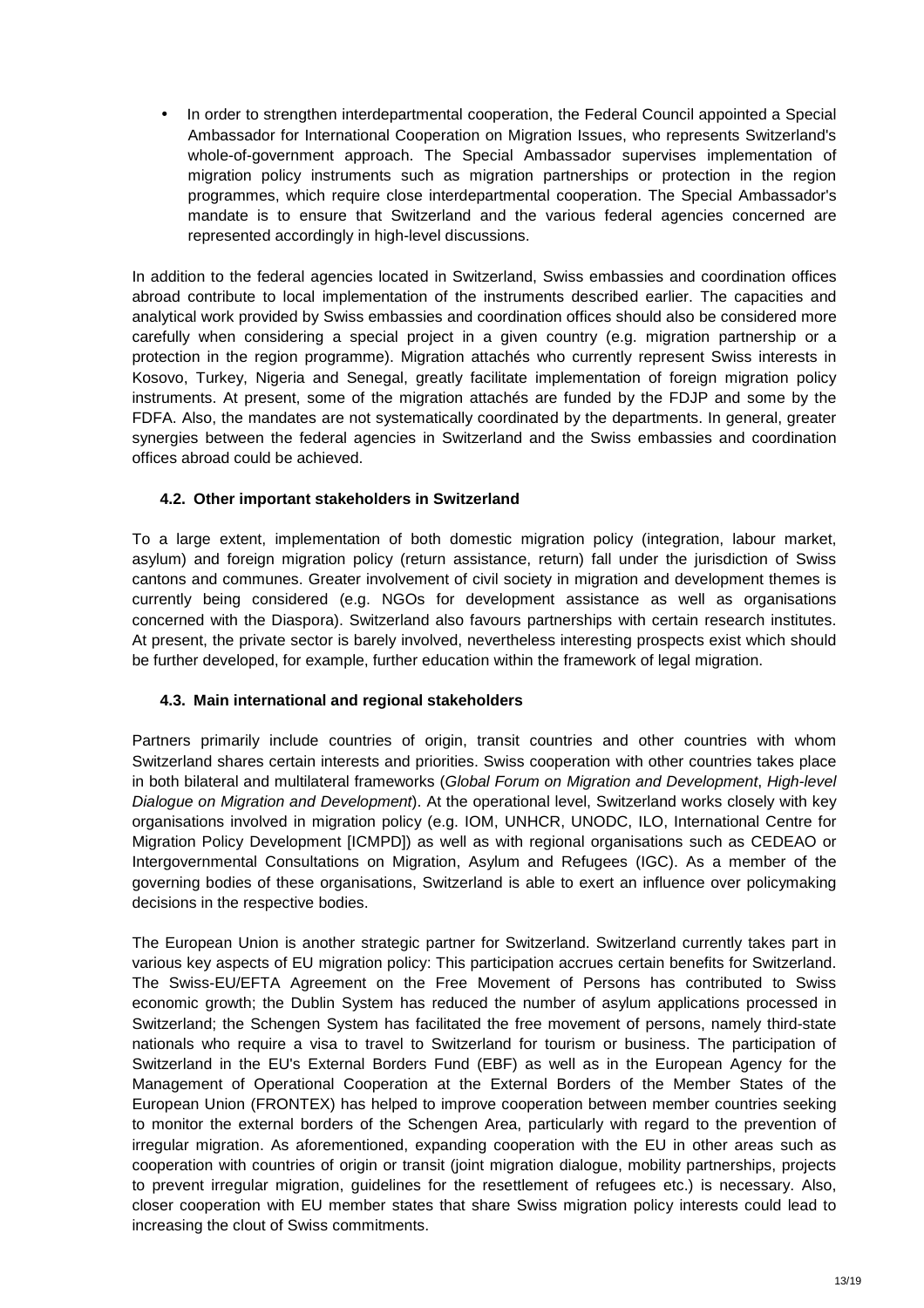# **5. Strengths and weaknesses of current foreign migration policy instruments**

In recent years numerous innovative instruments have been developed to increase the level of coherence and effectiveness of Swiss foreign migration policy. These conceptual and legal enhancements include migration partnerships (Art. 100 of Foreign Nationals Act), protection in the region programmes as well as projects to prevent irregular migration (PiM, Art. 93 of Asylum Act). On an international level, Switzerland has strengthened its position as an important partner and is actively contributing to the international dialogue on migration and development within the United Nations and within the Global Forum on Migration and Development. Switzerland has implemented a number of important institutional reforms such as: the creation of the SDC's Global Programme Migration Section, which should enable Switzerland to create even closer synergies between migration and development; the restructuring of the FOM, which came into effect on 1 September 2010; and the appointment of a Special Ambassador for International Migration Cooperation in May 2009. The expert knowledge gained through the implementation of the above-mentioned instruments has proven that Swiss foreign migration policy interests can be adequately served in this manner. The combination of return assistance programmes with structural aid projects, for instance, has led to the effective return and reintegration of thousands of people from the Western Balkans and other regions or countries (e.g. Congo, Nigeria, Georgia). Implementation of a protection in the region programme (PiR) in Syria has contributed to the protection of Iraqi refugees. The dialogue between Syria and Switzerland and the increased support to the Syrian government have improved relations between the two countries in other aspects of migration policy cooperation. Prevention of irregular migration projects (PiM projects) carried out directly in the Horn of Africa region are a third example where positive effects have been achieved. Implemented by the IOM and the UNHCR, these PiM projects seek to quickly identify migrants in need and prevent the irregular migration of people who might otherwise be inclined to search for a better future abroad.

The current Swiss foreign migration policy instruments are not being called into question. However, in order to increase the effectiveness of Swiss foreign migration policy the implementation of the instruments has to be increased. Implementation of the various instruments will be monitored within the framework of an interdepartmental cooperation structure. An evaluation of the various instruments is intended as soon as adequate implementation experience has been gained. Admittedly, Switzerland has encountered certain difficulties implementing these instruments. For instance, successful migration partnerships depend on adequate support, including financial, from the various federal agencies involved in order to ensure a comprehensive migration policy approach. Also, due to the fact that federal agencies often pursue very different mandates, priorities and objectives, implementation of migration partnerships becomes very difficult. As far as protection in the region programmes are concerned, the concept is firmly established. Additional resources are nevertheless needed to significantly increase Swiss commitment to such programmes. In order to play a greater role in migration issues and gain greater visibility within the international dialogue on migration, Switzerland needs to show stronger political support for a substantial international commitment. In order to achieve and improve cooperation between the various federal agencies and also to secure a stronger commitment (also financially) the current interdepartmental cooperation structure needs to be improved.

## **6. Structure of the interdepartmental cooperation in the area of migration**

#### **6.1. Current structure: description, strengths and weaknesses**

The various federal agencies involved in Swiss foreign migration policy have been working closely together for around ten years. The following interdepartemental coordination bodies exist:

• Plenum of the Interdepartmental Working Group on Migration (IAM Plenum). Created by a Federal Council Decree, this working group has facilitated cooperation between federal agencies in the area of migration since 1998. Members of the concerned Federal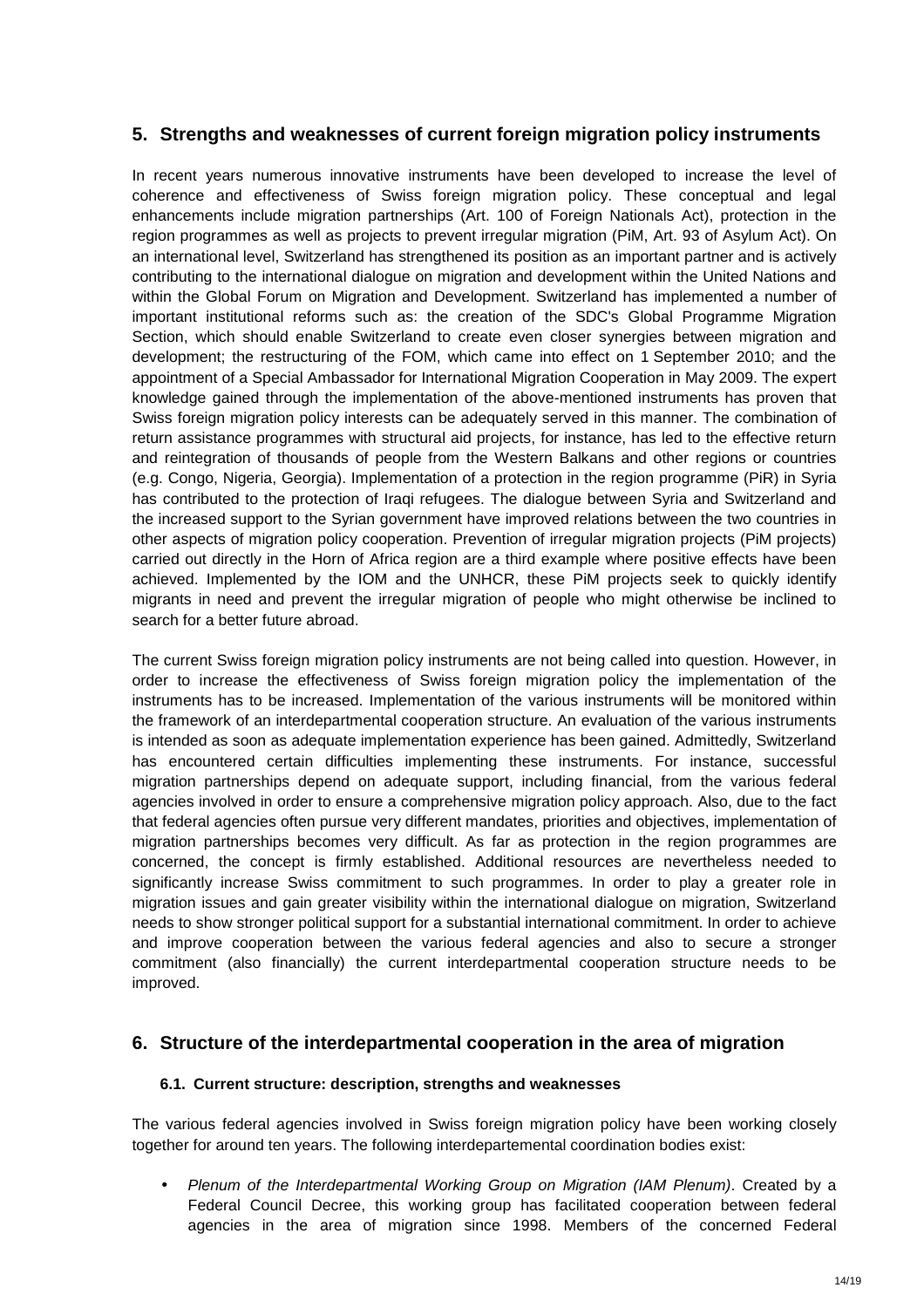Departments, usually at the level of director, are invited to join the IAM. The FOM Director chairs IAM meetings, which are held no more than four times per year.

- Interdepartmental Steering Committee on Return Assistance (ILR). Responding to a Federal Council initiative, the Swiss Agency for Development and Cooperation (SDC) and the Federal Office for Refugees (FOR) - today the Federal Office for Migration (FOM) - launched a joint programme in 1996 to provide return assistance and resettlement services to nationals of Bosnia and Herzegovina who were living in Switzerland at the time. In 1999, this form of cooperation was institutionalised and expanded to cover other regions. The ILR is currently responsible for the development and implementation of measures relating to return assistance, reintegration and the prevention of irregular migration. Its mandate is based on Art. 93 of the Asylum Act. The ILR is co-chaired by the SDC (Head of Humanitarian Aid and SHA Domain) and the FOM (Deputy Director). Some ILR members have decision-making responsibilities while others act in an advisory capacity (PD IV, IOM Bern). The FOM provides the necessary resources for structural aid projects and the SDC is tasked with the operational control. The ILR's credit line for 1999–2009 was CHF 235 million. This funding has been completely used up.
- Committee of the Interdepartmental Working Group on Migration (IAM Committee). The IAM Committee seeks to ensure that foreign policy instruments are used in a manner that is consistent with a comprehensive migration policy. It devises strategies for countries that Switzerland considers to be priority countries for migration policy. It also seeks to coordinate the instruments used by various federal agencies (Länderliste Fokus Migration). While the IAM Committee's mandate also includes preparing and deploying the migration partnership concept under Art. 100 of the Foreign Nationals Act. However, the IAM Committee has received no specific budget for the implementation of migration partnerships and other activities. The IAM Committee coordinates specific tasks that fall under the mandates of the various federal agencies. The IAM Committee is jointly chaired by the FOM (Deputy Director) and PD IV (Head). All federal agencies involved in migration may take part in the IAM Committee. The committee is generally comprised of representatives from: the Swiss Agency for Development and Cooperation (SDC); the FDFA's Political Affairs Division I and II; the FDFA's Directorate of Public International Law (DPIL); the FDFA/FDEA integration office; the Federal Office of Police (FEDPOL); and the State Secretariat for Economic Affairs (SECO).
- Working groups. Numerous thematic and geographical working groups coordinate the operational implementation of projects in specific countries or regions. Some of these working groups are linked to the ILR (e.g. Western Balkan states, PiM); others are linked to the IAM Committee (e.g. PiR in Yemen, migration partnership with Nigeria); still others have no links with any coordination body (e.g. International Dialogue on Migration Task Force).

Switzerland was one of the first countries in the world to establish a structure for interdepartemental coordination and cooperation. For over ten years, the above-mentioned bodies have helped to coordinate Swiss foreign migration policy instruments and contribute to the monitoring of the quality of projects. While the aim is to ensure overall coherence of migration policy and various sectoral policies, the existing structure is rather complex. At present, two bodies share responsibility for implementation of specific aspects of Swiss foreign migration policy: the ILR and the IAM Committee. The result has been considerable overlapping and an excessive number of coordination meetings. This structural complexity is the result of historical developments. The IAM Plenum was the first body to be created and was given responsibility over integration issues at a time when there was little political support for the intensification of foreign migration policy. The IAM Committee, launched in 2004, has therefore played a strategic role in Swiss foreign migration policy. Operational overlapping of ILR and IAM Committee activities can be ascribed to the newly created instruments (e.g. migration partnerships and PiR programmes). Notwithstanding the historical reasons for the current situation, there is no justification to refrain from creating a simpler and more effective structure for the interdepartmental cooperation.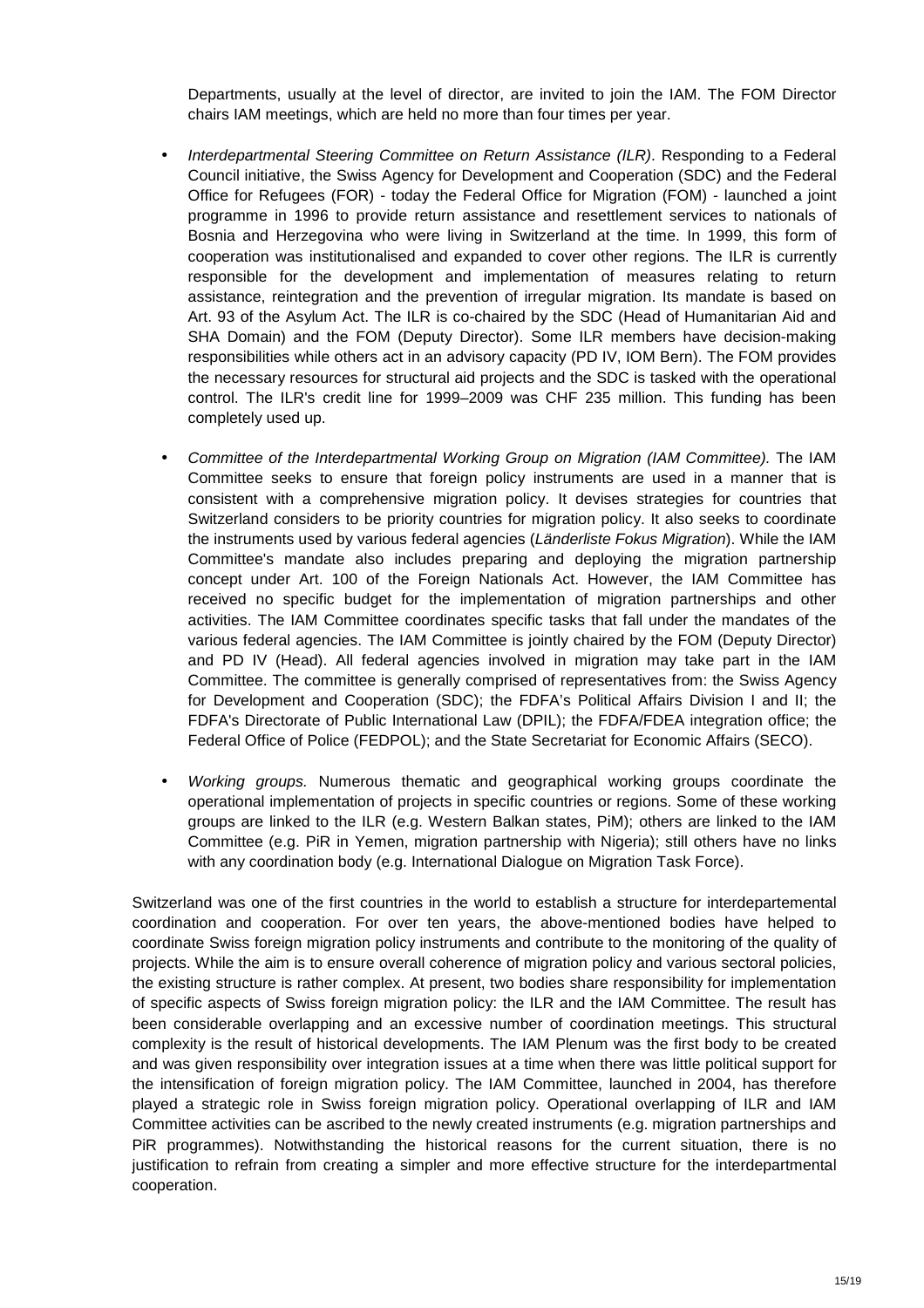Current approaches to funding Swiss commitments in the area of international migration are pragmatic but complicated. For example, funding for instruments coordinated by the IAM Committee (e.g. migration partnerships) is drawn from the various budgets of the federal agencies involved. Funding for projects managed by the ILR, on the other hand, originates from a credit line approved by the Federal Council back in 1999. Apart from the duplication of efforts, the fact that funding for instruments coordinated by the IAM Committee are aleatoric and insufficient is challanging. In contrast, the ILR had considerable resources at its disposal but those were exclusively available for the purpose of funding voluntary return and reintegration. Today, in order to ensure an effective migration policy a comprehensive approach is needed. Moreover, the ILR's credit line approved in 1999 has been entirely used up. Additional resources are therefore needed.

#### **6.2. Suggestions for improvement**

#### 6.2.1. New interdepartmental cooperation structure

A new interdepartmental cooperation structure is needed to improve effectiveness. This new structure will be based on the following principles:

- Simplicity. A simple structure to prevent overlapping and duplication of efforts.
- Clearness. A clear delimitation of strategic and operational responsibilities and clear relations between the various bodies.
- Embedding. The involvement of all federal agencies concerned.

The new structure will be comprised of the following bodies (see chart in the Annex):

- Plenum of the Interdepartmental Working Group on Migration (IAM Plenum). The role of the IAM Plenum, the most important strategic coordination body, will be strengthened. The IAM Plenum will align itself with the migration policy priorities and objectives established by the Federal Council and the Federal Departments. The IAM Plenum will enable both integration policy and foreign migration policy priorities to be set within the same forum. In regard to foreign migration policy, the IAM Plenum will reach decisions in the following areas:
	- o Approval of regional and country-specific strategies;
	- o Identification of partner countries for operational programmes;
	- o List of countries with which Switzerland will pursue a coordinated foreign migration policy commitment;
	- o Basic principles underlying the Swiss position in the regional and international dialogue on migration.

The IAM Plenum will convene biannually to discuss both integration policy and foreign migration policy issues. For issues concerning integration policy the director of FOM is solely responsible. The current structure used to coordinate integration issues through three working/steering committees under the IAM Plenum will remain unchanged.<sup>5</sup> For foreign migration policy issues the IAM Plenum is co-chaired by the FOM (Director) and the FDFA (State Secretary and SDC Director-General). Differences will be settled by a joint decision reached by the head of the FDJP and the FDFA or by the Federal Council. The following participants will also be invited: SECO (member of the directorate), the Special Ambassador for International Cooperation on Migration Issues and three chairs of the IMZ Committee (FOM Deputy Director, the Head of PD IV and the SDC Deputy Director-General).

 5 The remit to coordinate integration policies is based on the Federal Council Degree of 22 August 2007 (Report on Integration Measures 2007, pg. 74). In keeping with a subsequent Federal Council report dated 5 March 2010 on Continuation of Federal Integration Policies, there is a need to review coordination in the area of integration (pg. 37).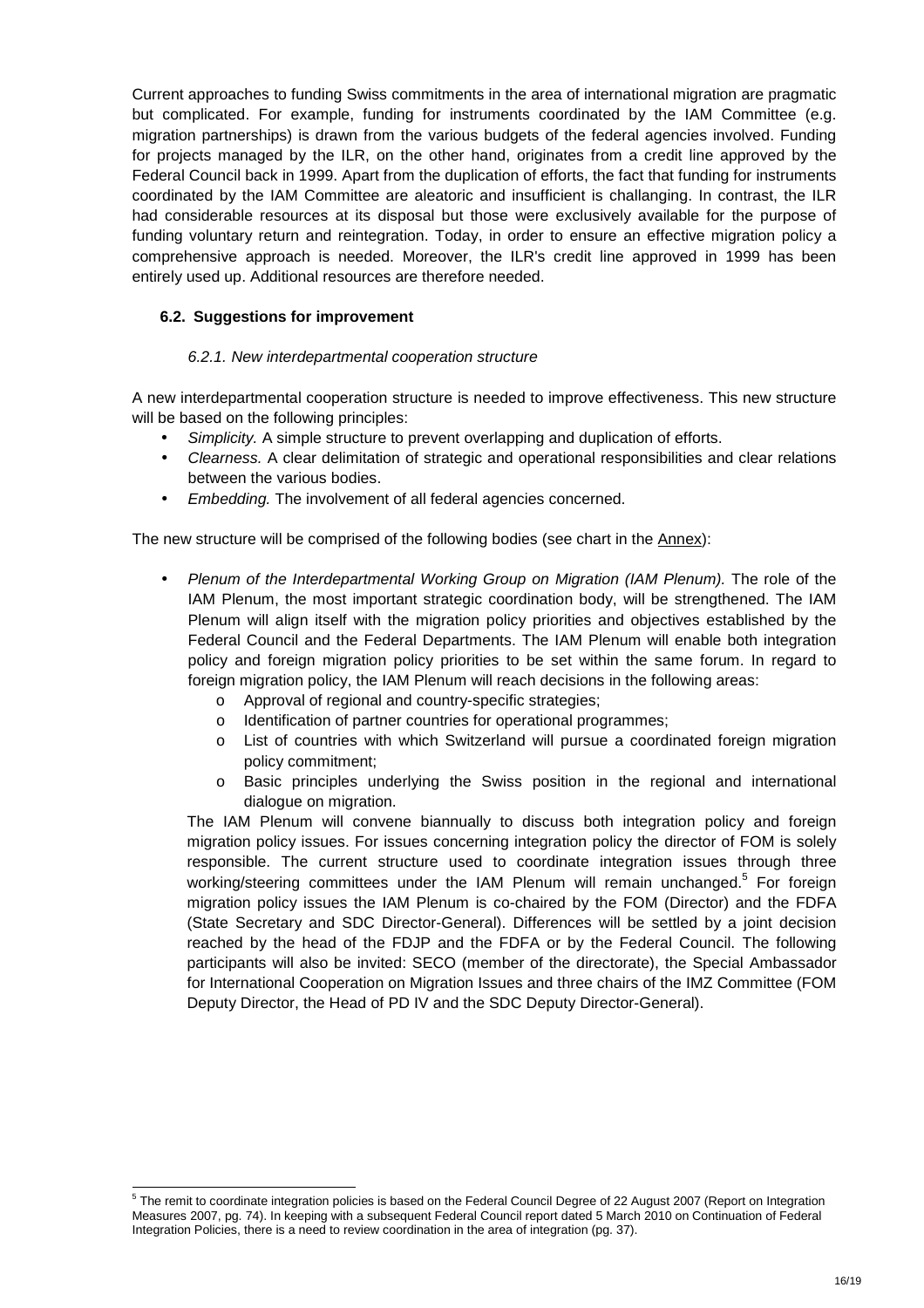• Committee of the Interdepartmental Working Group on International Cooperation on Migration (IMZ Committee). The IMZ Committee is responsible for the coordination of the implementation of IAM Plenum decisions and operational guidelines. (i) the IMZ Committee coordinates the implementation of all operational aspects of interdepartmental cooperation on migration as well as the various foreign migration policy instruments (e.g. migration partnerships, return assistance programmes, protection in the region programmes, etc.); (ii) as the operational body, the IMZ Committee contributes to the reflexive process of the committee responsible for the strategy. The IMZ Committee also prepares strategic documents to be examined by the IAM Plenum. In addition, the IMZ Committee has the possibility to propose new Swiss commitments or instruments; (iii) the IMZ Committee assigns the various thematic or geographical working groups. The Committee is responsible for supervising and ensuring the proper functioning of these working groups; (iv) the IMZ Committee coordinates financial commitments of the various federal agencies in relation to priority programmes.

The IMZ Committee is jointly chaired by the FOM (Deputy Director), the SDC (Deputy Director-General) and PD IV (Head). The IMZ Committee convenes six to nine times per year. Experts and representatives from the federal agencies involved in foreign migration policy attend these meetings. In general the following should be represented: the FDFA's Political Affairs Division Iand II; the FDFA's Directorate of Public International Law (DPIL); FEDPOL; and SECO. In particular the representatives from SECO participate perpetually. At the IMZ Committee's discretion, representatives of international organisations (e.g. UNHCR, IOM, ICMPD) can be occasionally invited to take part in meetings of the IMZ Committee or specific working groups.

- Special Ambassador for International Migration Cooperation. For the time being the Special Ambassador's responsibilities are set forth in his/her mandate. The Special Ambassador is actively involved in the formulation of decisions at the IAM Plenum (the strategic body) and the IMZ Committee (the operational body). The IAM Plenum establishes the basic principles underlying the activities of the Special Ambassador. Specific activities (e.g. leading a Swiss delegation in relation to a migration partnership, a PiR project, or at the GFMD) are devised by the IMZ Committee.
- Working groups. The role and responsibilities of working groups will be strengthened. In other words, the individual details of specific projects are attended to at the working group level rather than at the operational body level. The IMZ Committee appoints the chair of each working group. Working groups will be devoted either to a specific subject (e.g. international migration dialogue, EU, Diaspora) or geographical location (e.g. Western Balkan states, Nigeria, Horn of Africa, Sri Lanka). Working groups coordinate the operational aspects of existing or new projects relating to their assigned subject, region or country. Each federal agency bears responsibility for effective implementation of the projects that they have prepared and funded. Each federal agency also sends representatives to the corresponding working groups. Switzerland's positions on a given subject or its commitment in multilateral bodies are consolidated in the corresponding working group and subsequently approved either by the IMZ Committee (as the operational body) or by the IAM Plenum (as the strategic body). The chairperson of the respective working group coordinates communications with Swiss representations, partner countries and project partners.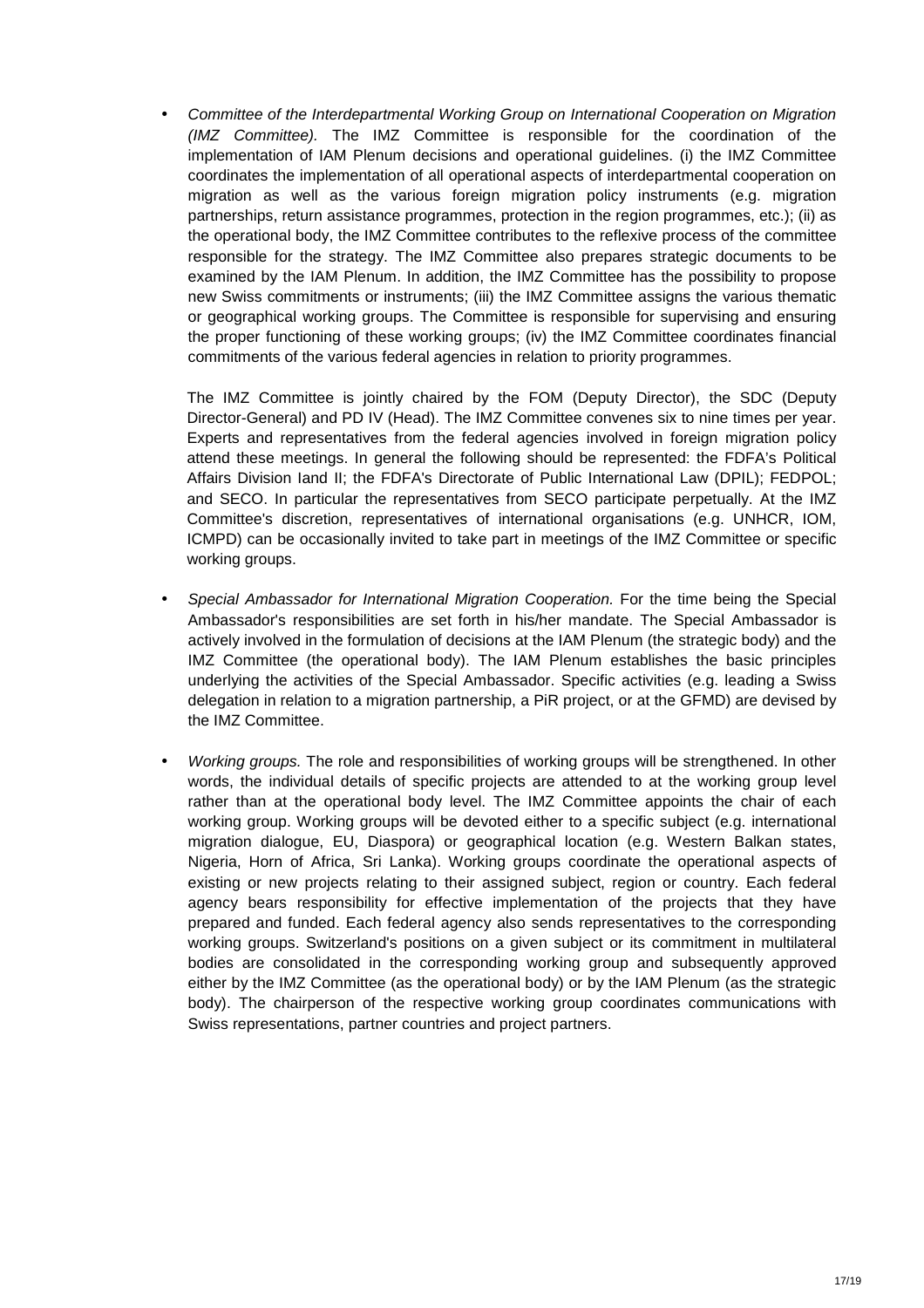Secretariat. The Secretariat is responsible for providing administrative support to the IAM Plenum and the IMZ Committee. Its tasks include the organisation of meetings, drafting minutes of meetings and managing documents. The Secretariat is comprised of three specialists, one from the FOM, one from the SDC and one from PD IV.

#### 6.2.2. Financial resources

This new interdepartmental cooperation structure requires adequate financial resources to implement Swiss foreign migration policy instruments. Without this foundation, Switzerland will be unable to address the various foreign migration policy concerns. At present, there are two main problems: first of all, the ILR's credit line approved by the Federal Council back in 1999 has been used up. This credit line covered the costs of return assistance programmes and structural aid projects that enabled the lasting return and reintegration of around 80,000 people from the Western Balkans. The second problem relates to the need for a more comprehensive approach to ensure the effectiveness of Switzerland's commitment. Efforts should not be limited to the voluntary return and reintegration of migrants. At present, new instruments (e.g. migration partnerships and protection in the region programmes) lack adequate funding. Switzerland's commitment to certain key partners must be maintained or increased to ensure an effective return policy and the credibility of Swiss migration policy as a whole.

One solution to the problem would be to require all federal agencies to plan project budgets so that instruments will receive the resources needed to reach established objectives. The IMZ Committee coordinates the funding provided by the various federal agencies and ensures that this funding is utilized in a coherent manner. The IMZ Committee also seeks satisfactory solutions to ensure the funding of instruments launched. To the extent of their respective mandates and resources, the main federal agencies responsible for implementing Swiss foreign migration policy (FOM, SDC, PD IV) contribute a sizeable portion of funding. For instance, efforts should be made to ensure that a significant migration policy commitment is included in the next Federal Council Dispatches prepared by the SDC and PD IV for the Swiss Parliament.

Another solution to the problem aims at the release of additional resources. As the main federal agency responsible for Swiss migration policy, the FOM provides most of the funding for Swiss foreign migration policy. However, the resources available to the FOM are currently limited. Instead of replenishing the ILR's credit line for return assistance, the FOM could - in consultation with the FDFA and with the FDFA's support - apply for its own credit line based on Art. 100 of the Foreign Nationals Act with the Federal Council and Swiss Parliament. This credit line would list the main foreign migration policy instruments. With this new credit line, the FOM would be able to allocate funding to various instruments or projects relating directly to its mandate. Some of these instruments would be approved by the IAM Plenum and IMZ Committee (e.g. return assistance programmes, migration partnerships, prevention of irregular migration, protection in the region programmes). The Federal Council has repeatedly expressed its desire to further develop activities in these areas. This was done in its responses to the Parliamentary motions mentioned in the first chapter of this report and secondly when Switzerland gave its approval to already established migration partnerships.